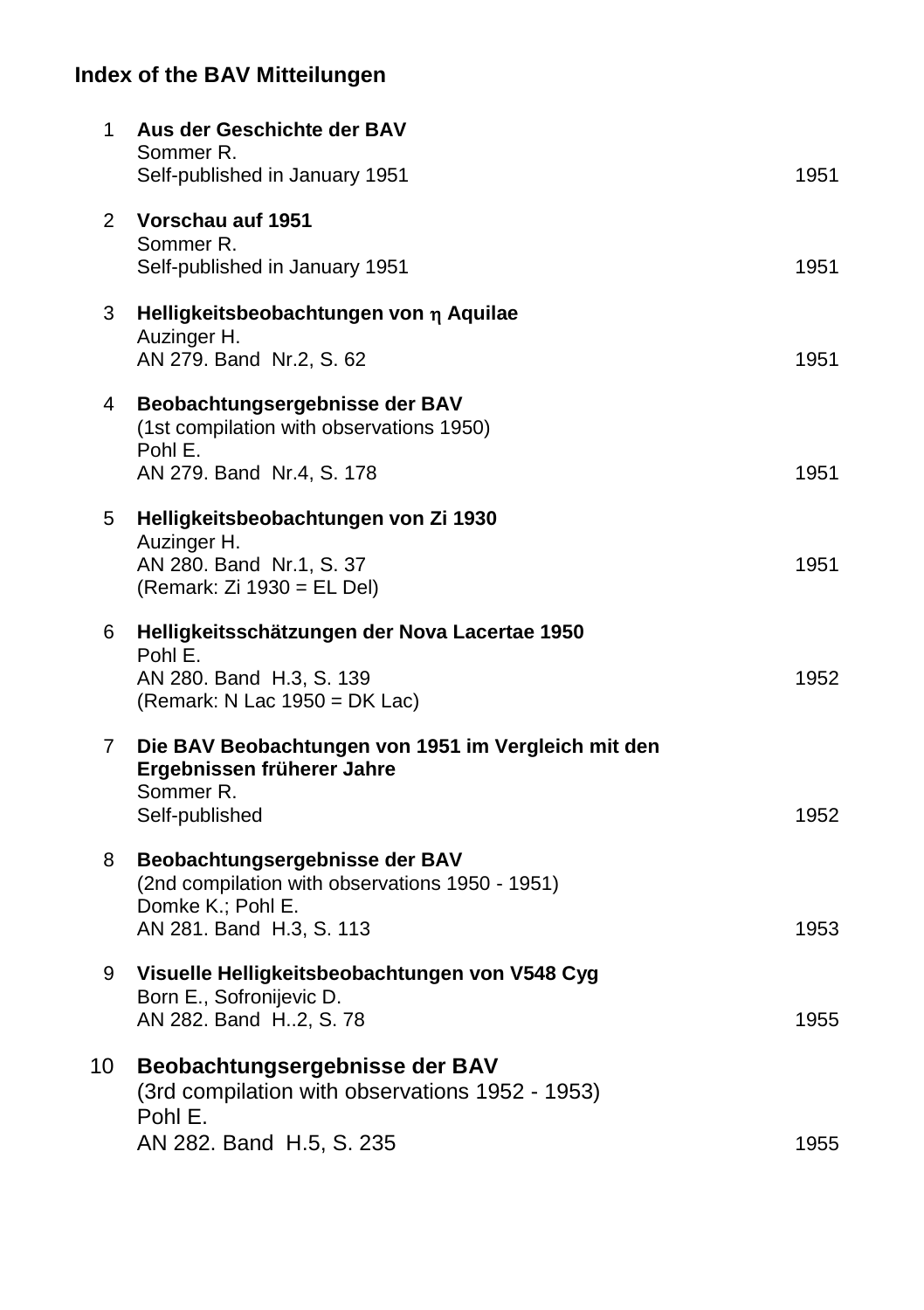| 11 | Lichtwechselelemente des Algol-Sterns<br>SV Camelopardalis für die Zeit von 1897 bis 1955<br>Sommer R.                                     |      |
|----|--------------------------------------------------------------------------------------------------------------------------------------------|------|
|    | AN 283. Band H.4, S. 155                                                                                                                   | 1957 |
| 12 | Beobachtungsergebnisse der BAV<br>(4th compilation with observations 1954 - 1957)<br>Rudolph R.<br>AN 285. Band H.4, S. 161                | 1960 |
| 13 | Beobachtungsergebnisse der BAV<br>(5th compilation with observations 1958 - 1959)<br>Braune W., Quester W.<br>AN 286. Band H.5, S. 209     | 1962 |
| 14 | Zum Problem der Periodenlänge von UZ Draconis<br>Dueball J.<br>Die Sterne 40. Jg. H. 5-6 S. 108                                            | 1964 |
| 15 | Beobachtungsergebnisse der BAV<br>(6th compilation with observations 1960 - 1962)<br>Dueball J., Lehmann P. B.<br>AN 288. Band H.4, S. 167 | 1965 |
| 16 | <b>Observations of AL Cam</b><br>Quester W., Braune W.<br><b>IBVS 116</b>                                                                  | 1965 |
| 17 | The period of AB Andromedae<br>Quester W.<br><b>IBVS 190</b>                                                                               | 1967 |
| 18 | Beobachtungsergebnisse der BAV<br>(7th compilation with observations 1963 - 1965)<br>Braune W., Hübscher J.<br>AN 290. Band H.3, S. 105    | 1967 |
| 19 | Die BAV Tagung 1966<br>Quester W.<br>Die Sterne 43. Jg. H. 11-12, S. 236                                                                   | 1967 |
| 20 | The period of V346 Aquilae<br>Quester W.<br><b>IBVS 283</b>                                                                                | 1968 |
| 21 | New elements for WW Cam<br>Braune W.<br><b>IBVS 609</b>                                                                                    | 1972 |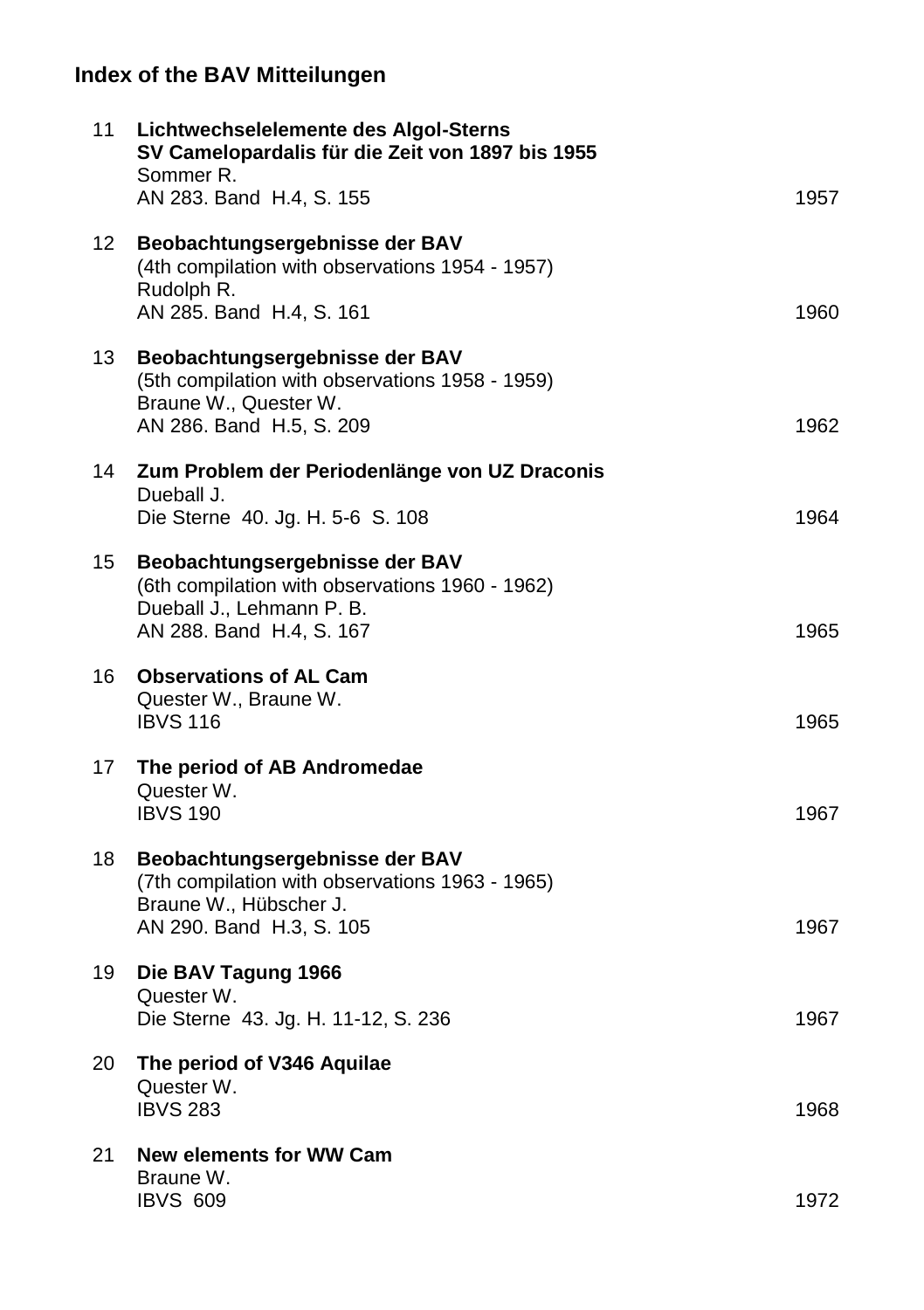| 22  | <b>New elements for SS Ari</b><br>Braune W.<br><b>IBVS 440</b>                                                                                            | 1970 |
|-----|-----------------------------------------------------------------------------------------------------------------------------------------------------------|------|
| 23  | Beobachtungsergebnisse der BAV<br>(8th compilation with observations 1966 - 1968)<br>Braune W., Hübscher J., Mundry E.<br>AN 292. Band H.4 (1970) S. 185  | 1970 |
| 24  | The period for IQ Persei<br>Bischof W.<br><b>IBVS 673</b>                                                                                                 | 1972 |
| 25  | Beobachtungsergebnisse der BAV<br>(9th compilation with observations 1969 - 1971)<br>Braune W., Hübscher J., Mundry E.<br>AN 294. Band H.3 (1972) S. 123  | 1972 |
| 26  | Beobachtungsergebnisse der BAV<br>(10th compilation with observations 1972)<br>Braune W., Mundry E.<br>AN 294. Band H.5 (1973) S. 225                     | 1973 |
| 27  | B-R bei 103 Mira-Veränderlichen<br>Heiser E.<br>BAV (Sonder-) Rundbrief, 1975 April                                                                       | 1975 |
| 28  | Beobachtungsergebnisse der BAV<br>(11th compilation with observations 1973 - 1975)<br>Braune W., Hübscher J., Mundry E.<br>AN 298. Band H.2 (1977) S. 121 | 1977 |
| 29. | Beobachtungsergebnisse der BAV<br>(12th compilation with observations 1976 - 1977)<br>Braune W., Hübscher J., Mundry E.<br>AN 300. Band H.3 (1979) S. 165 | 1979 |
| 30  | Über die Umgebungssterne des Feldes SS Cygni<br>Lukas R.<br>Die Sterne 55. Band, H. 2, 1979, S. 119                                                       | 1979 |
| 31  | Beobachtungsergebnisse der BAV<br>(13th compilation with observations 1978 - 1979)<br>Braune W., Hübscher J., Mundry E.<br>AN 302. Band H.1 (1981) S. 53  | 1981 |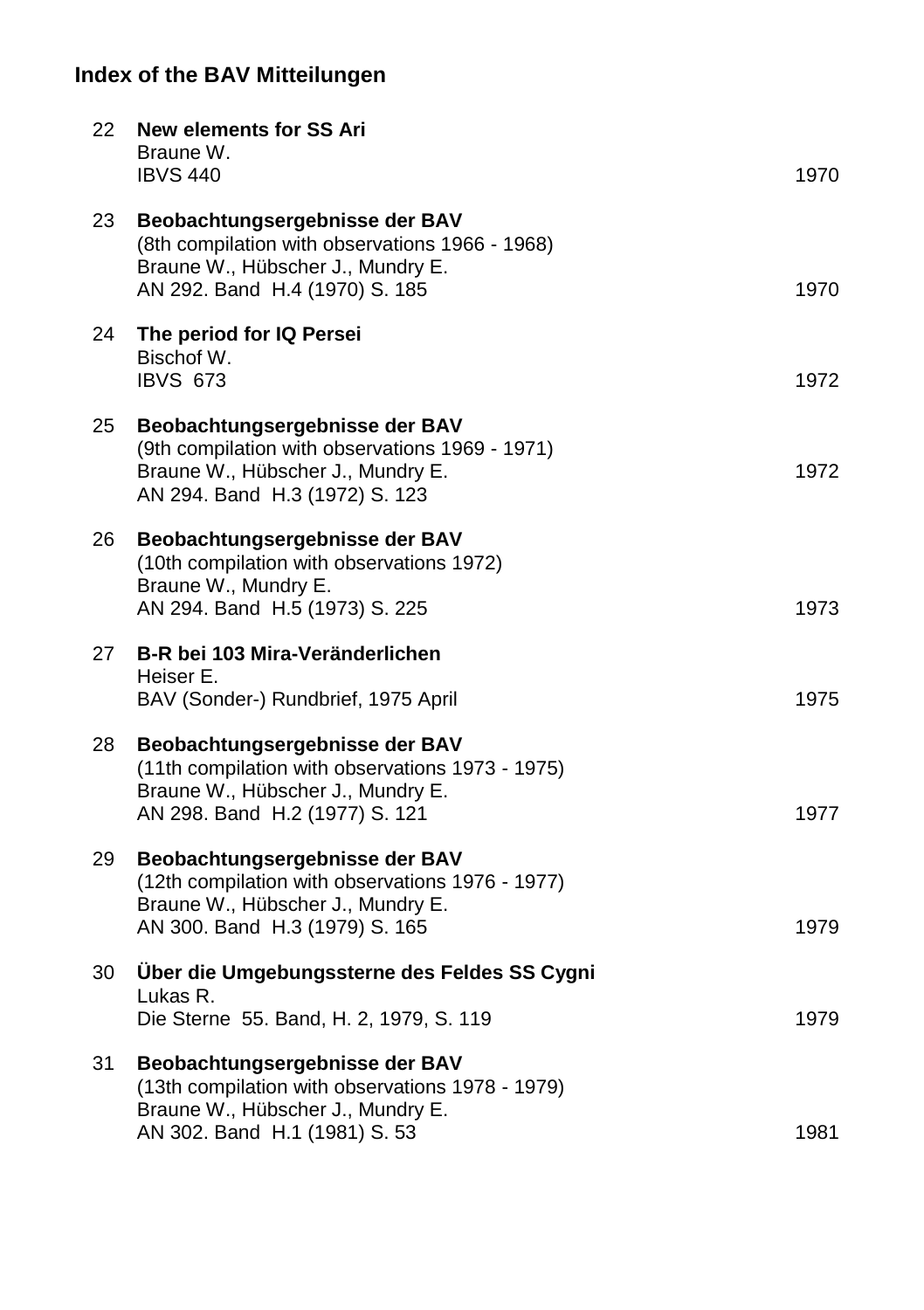| 32 | Beobachtungsergebnisse der BAV<br>(14th compilation with observations 1979 - 1980)<br>Braune W., Mundry E.<br>Self-published                      | 1981 |
|----|---------------------------------------------------------------------------------------------------------------------------------------------------|------|
| 33 | SAO 072799, a new bright eclipsing binary<br>Fernandes M., Frank P.<br><b>IBVS 2053</b><br>(Remark: SAO 072799 = V364 Lac)                        | 1981 |
| 34 | Beobachtungsergebnisse der BAV<br>(15th compilation with observations 1981 - 1982)<br>Braune W., Mundry E.<br>Self-published                      | 1982 |
| 35 | Variability of HD 207739<br>Fernandes M.<br><b>IBVS 2536</b><br>(Remark: HD 207739 = V1914 Cyg)                                                   | 1984 |
| 36 | Beobachtungsergebnisse der BAV<br>(16th compilation with observations 1982 - 1983)<br>Braune W., Hübscher J., Mundry E.<br>Self-published         | 1983 |
| 37 | BD +43°1894, a new Delta Scuti star<br>Agerer F., Fernandes M., Frank P.<br><b>IBVS 2370</b><br>(Remark: BD +43°1894 = AN Lyn)                    | 1983 |
| 38 | Beobachtungsergebnisse der BAV<br>(17th compilation with observations 1983 - 1984)<br>Hübscher J., Mundry E.<br>Self-published                    | 1984 |
| 39 | Beobachtungsergebnisse der BAV<br>(18th compilation with observations 1984 - 1985)<br>Hübscher J., Lichtenknecker D., Mundry E.<br>Self-published | 1985 |
| 40 | U Ophiuchi: an eclipsing binary with rapid apsidal motion<br>Kämper B.-C.<br><b>IBVS 2800</b>                                                     | 1985 |
| 41 | Observations of ⊕ Coronae Borealis in summer 1984<br>Fernandes M., Kämper B.-C., Nelles B.<br><b>IBVS 2801</b>                                    | 1985 |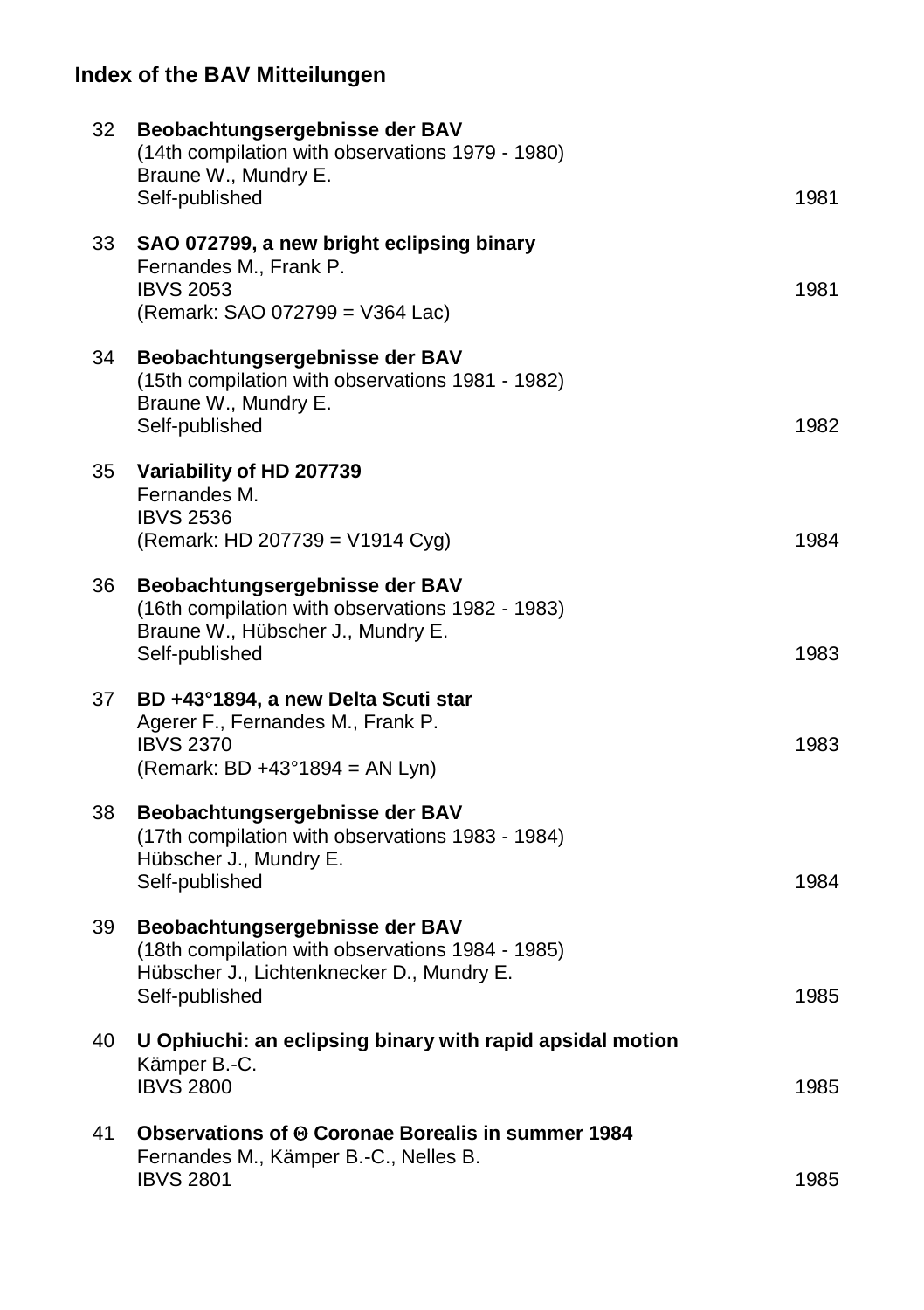| 42 | On the O-C diagram and period behaviour of CY Aqr<br>Kämper B.-C.<br><b>IBVS 2802</b>                                                                                  | 1985 |
|----|------------------------------------------------------------------------------------------------------------------------------------------------------------------------|------|
| 43 | Beobachtungsergebnisse der BAV<br>(19th compilation with observations 1985 - 1986)<br>Hübscher J., Lichtenknecker D., Meyer J.<br>Self-published                       | 1986 |
| 44 | Pulsational long-term behaviour of the cool<br>oxygen-rich Mira variable R Leonis. I. The data<br>Hoppe G. R.<br>Astron. Astrophys. Suppl. Ser. 68, 419-426 (1987)     | 1987 |
| 45 | Pulsational long-term behaviour of the cool oxygen-rich<br>Mira variable R Leonis. II. Results and discussion<br>Hoppe G. R.<br>Astron. Astrophys. 178, 131-136 (1987) | 1987 |
| 46 | Beobachtungsergebnisse der BAV<br>(20th compilation with observations 1986 - 1987)<br>Braune W., Hübscher J.<br>Self-published                                         | 1987 |
| 47 | Der Bedeckungsveränderliche DV Cephei<br>Frank P., Lichtenknecker D.<br>Self-published                                                                                 | 1987 |
| 48 | Two-colour light curves and preliminary elements for CV Dra, DD Dra<br>Agerer F., Lichtenknecker D.<br><b>IBVS 3213</b>                                                | 1988 |
| 49 | Zweifarben-Fotometrie und vorläufige Elemente für<br><b>CV Draconis und DD Draconis</b><br>Agerer F., Lichtenknecker D.<br>Self-published                              | 1988 |
| 50 | Beobachtungsergebnisse der BAV<br>(21th compilation with observations 1987 - 1988)<br>Hübscher J., Lichtenknecker D.<br>Self-published                                 | 1988 |
| 51 | Further Observations, improved position and<br>ephemeris for the EW type system V728 Herculis<br>Agerer F., Kämper B.-C., Lichtenknecker D.<br><b>IBVS 3234</b>        | 1988 |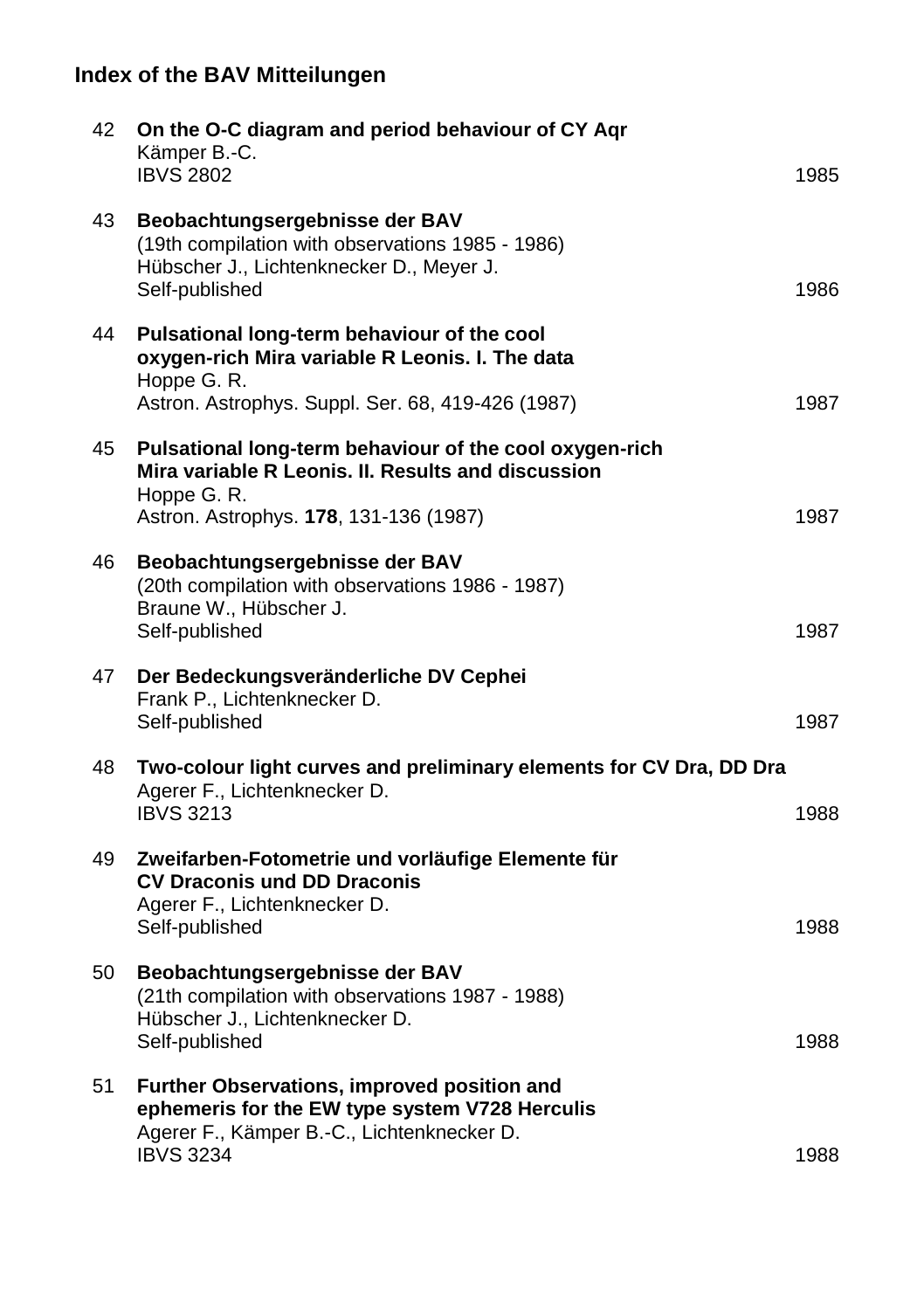| 52 | Beobachtungsergebnisse der BAV<br>22th compilation with observations 1988 - 1989)<br>Hübscher J., Lichtenknecker D., Wunder E.<br>Self-published                 | 1989 |
|----|------------------------------------------------------------------------------------------------------------------------------------------------------------------|------|
| 53 | Two - colour - lightcurve and preliminary elements for AL Leo<br>Agerer F., Lichtenknecker D.<br><b>IBVS 3401</b>                                                | 1989 |
| 54 | Das Ausbruchsverhalten ausgewählter kataklysmischer<br>Doppelsterne in den Jahren 1987 - 1989<br>Stefan Korth<br>Self-published                                  | 1990 |
| 55 | First photoelectric lightcurves in two colours and improved<br>elements for V482 Persei and V651 Cassiopeiae<br>Agerer F., Lichtenknecker D.<br><b>IBVS 3554</b> | 1991 |
| 56 | Beobachtungsergebnisse der BAV<br>(23th compilation with observations 1989 - 1990)<br>Hübscher J., Lichtenknecker D., Wunder E.<br>Self-published                | 1990 |
| 57 | Photoelectric lightcurve and improved elements for V724 Aquilae<br>Agerer F., Lichtenknecker D.<br><b>IBVS 3555</b>                                              | 1991 |
| 58 | <b>Photoelectric observations of VZ Cancri 1988 - 1990</b><br>Quester W.<br><b>IBVS 3484</b>                                                                     | 1990 |
| 59 | Beobachtungsergebnisse der BAV<br>(24th compilation with observations 1990 - 1991)<br>Hübscher J., Agerer F., Wunder E.<br>Self-published                        | 1991 |
| 60 | Beobachtungsergebnisse der BAV<br>(25th compilation with observations 1991 - 1992)<br>Hübscher J., Agerer F., Wunder E.<br>Self-published                        | 1992 |
| 61 | First photoelectric BV lightcurves, improved position and<br>ephemerides for the totally eclipsing EW type system V432 Per<br>Agerer F.                          |      |
|    | <b>IBVS 3797</b>                                                                                                                                                 | 1992 |
|    |                                                                                                                                                                  |      |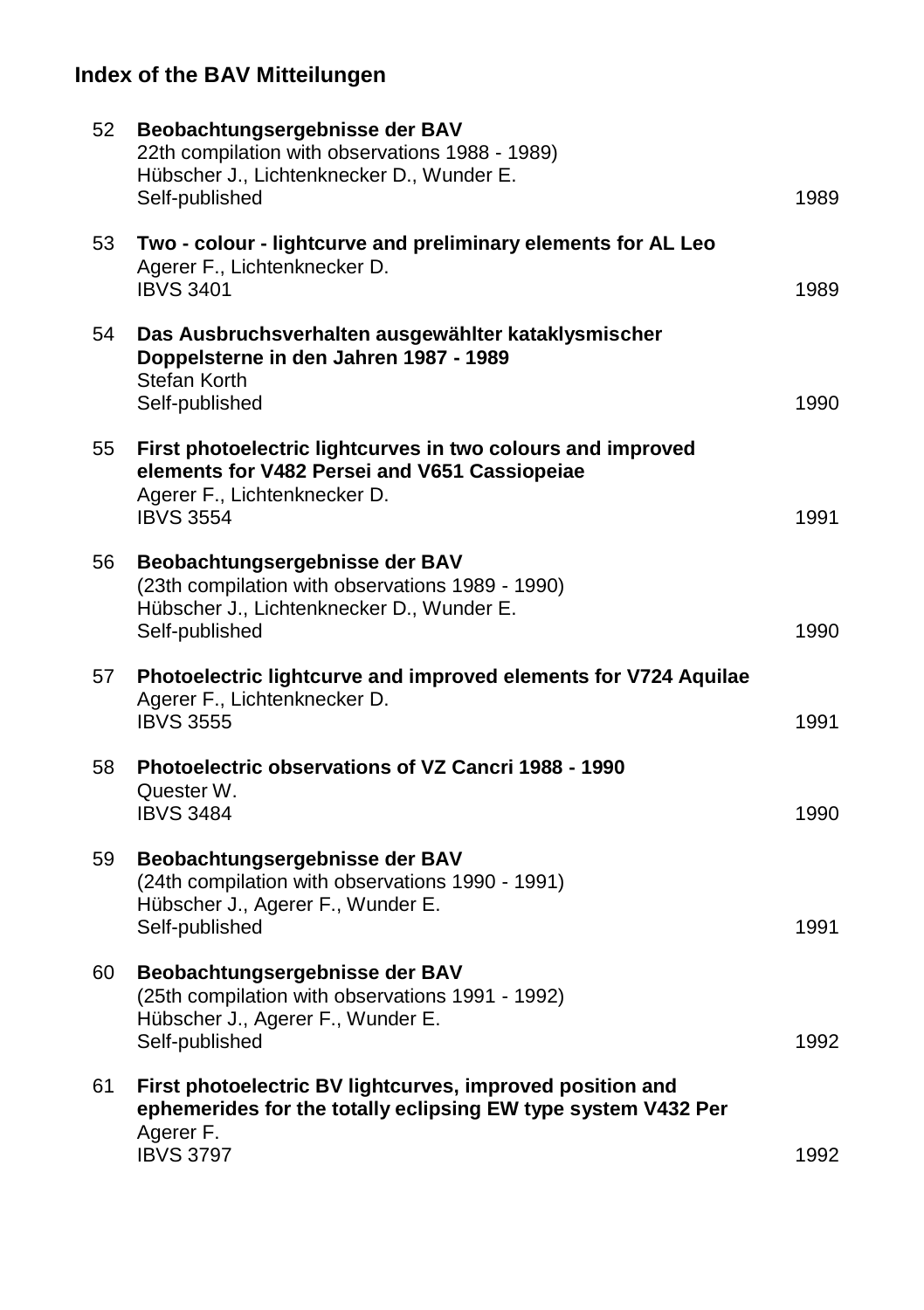| 62 | Beobachtungsergebnisse der BAV<br>(26th compilation with observations 1992 - 1993)<br>Hübscher J., Agerer F., Wunder E.<br>Self-published         | 1993 |
|----|---------------------------------------------------------------------------------------------------------------------------------------------------|------|
| 63 | Period refinement of the newly discovered W UMa system EF Dra<br>Agerer F., Wunder E.<br><b>IBVS 3811</b>                                         | 1992 |
| 64 | A new bright eclipsing variable in Cepheus<br>Gröbel R.<br><b>IBVS 3837</b><br>(Remark: HD208106 = V383 Cep)                                      | 1993 |
| 65 | A new eclipsing binary (Fr3 Cnc)<br>Frank P.<br><b>IBVS 3859</b><br>(Remark: GSC 1383.600 = FF Cnc)                                               | 1993 |
| 66 | Die Beobachtung veränderlicher Sterne in der BAV<br>Braune W.<br>Die Sterne 69. Band, S. 294-305                                                  | 1993 |
| 67 | Rapid changes of period of AP Aurigae<br>Agerer F., Splittgerber E.<br><b>IBVS 3942</b>                                                           | 1993 |
| 68 | Beobachtungsergebnisse der BAV<br>(27th compilation with observations 1993 - 1994)<br>Hübscher J:, Agerer F., Wunder E.<br>Self-published         | 1994 |
| 69 | Verbesserte Elemente für den Lichtwechsel von neun<br>Bedeckungsveränderlichen<br>Agerer F., Busch H., Kleikamp W., Moschner W.<br>Self-published | 1994 |
| 70 | V397 Per is most probably not variable<br>Bastian U., Jung E.<br><b>IBVS 4087</b>                                                                 | 1994 |
| 71 | WW Cephei: Elements rediscovered and improved<br>Agerer F.<br><b>IBVS 4131</b>                                                                    | 1994 |
| 72 | V406 Lyrae: new Ephemeris and lightcurve<br>Agerer F., Kleikamp W., Moschner W.<br><b>IBVS 4132</b>                                               | 1994 |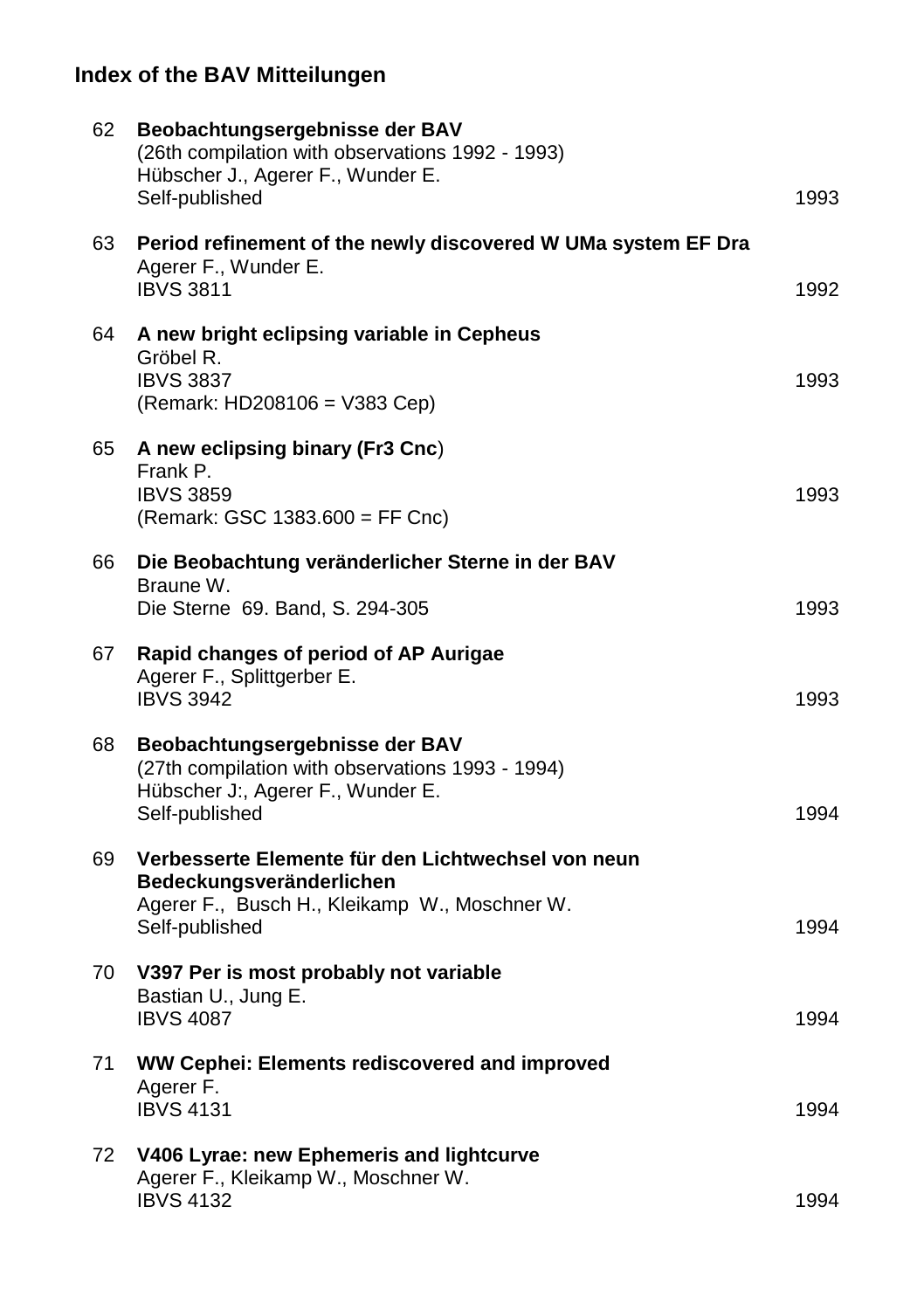| 73 | Photoelectric observation of V1187 Cygni<br>Franz Agerer, Tiefenbach<br><b>IBVS 4133</b>                                                                       | 1994 |
|----|----------------------------------------------------------------------------------------------------------------------------------------------------------------|------|
| 74 | VW Canum Venaticorum: new ephemeris and lightcurve<br>Agerer F., Berthold T.<br><b>IBVS 4134</b>                                                               | 1994 |
| 75 | Verbesserte Elemente für einige RR Lyrae-Sterne<br>Dahm M., Garzaroli M., Wunder E.<br>Self-published                                                          | 1994 |
| 76 | <b>Photoelectric observation of NS Monocerotis</b><br>Agerer F., Frank P.<br><b>IBVS 4143</b>                                                                  | 1995 |
| 77 | The first period change discovered in the bright<br>algol system UV Leonis<br>Wunder E.                                                                        |      |
|    | <b>IBVS 4179</b>                                                                                                                                               | 1995 |
| 78 | Periodenänderungen bei 7 hellen RR Lyrae-Sternen<br>des BAV Standardprogramms<br>Wunder E.<br>Self-published                                                   | 1995 |
| 79 | Beobachtungsergebnisse der BAV<br>(29th compilation with observations 1994 - 1995)<br>Hübscher J., Agerer F., Wunder E.<br>Self-published                      | 1995 |
| 80 | Photoelectric maxima / minima of selected variables<br>(28th compilation with observations 1995 - 96)<br>Hübscher J., Agerer F., Wunder E.<br><b>IBVS 4222</b> | 1995 |
| 81 | <b>OW Gem</b><br>Busch H.<br>Harthaer Beobachtungs-Zirkular (HBZ), Nr. 103                                                                                     | 1995 |
| 82 | <b>BX Draconis: New Ephemeris and Lightcurve</b><br>Agerer F., Dahm M.<br><b>IBVS 4366</b>                                                                     | 1995 |
| 83 | Zur Frage der Veränderlichkeit von NQ Herculis                                                                                                                 |      |
|    | Dahm M.<br>Self-published                                                                                                                                      | 1996 |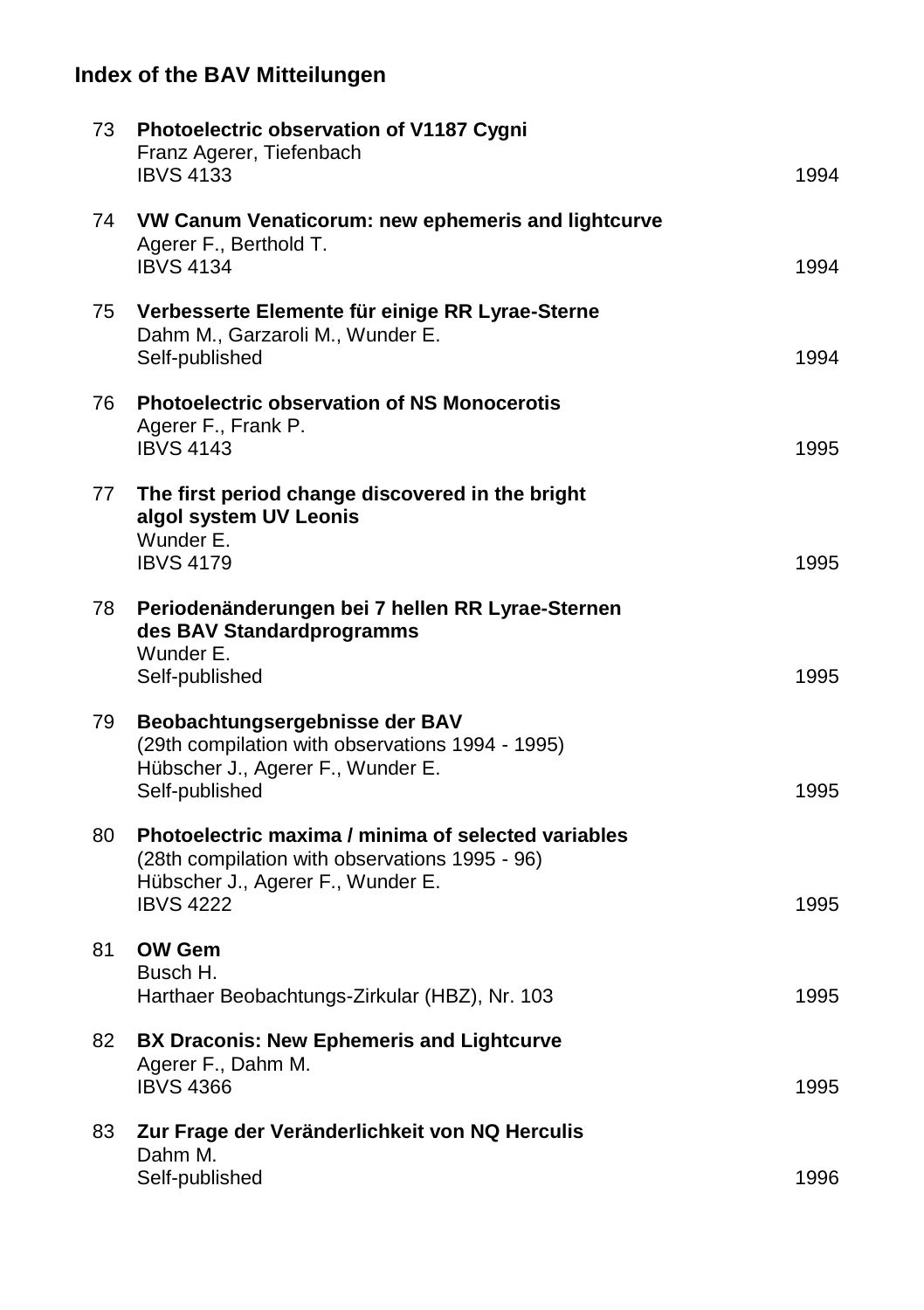| 84 | Confirmation of the classification of a new tycho variable:<br>HD 32456 is a 3.3-day Cepheid<br>Bastian U., Born E., Agerer F., Dahm M., Großmann V., Makarov V.<br><b>IBVS 4306</b><br>(Remark: HD 32456 = CK Cam) | 1996 |
|----|---------------------------------------------------------------------------------------------------------------------------------------------------------------------------------------------------------------------|------|
| 85 | New elements for the eclipsing binary ZZ Cnc<br>Berthold T.<br><b>IBVS 4308</b>                                                                                                                                     | 1996 |
| 86 | Verbesserte Elemente von 3 Bedeckungssternen<br>Berthold T.<br>Harthaer Beobachtungs-Zirkular (HBZ), Nr. 104 - 113                                                                                                  | 1996 |
| 87 | V470 Cassiopeiae is an RR Lyrae Type Variable<br>Agerer F., Kleikamp W., Moschner W., Splittgerber W.<br><b>IBVS No. 4332</b>                                                                                       | 1996 |
| 88 | <b>NSV 6177: First Elements and Lightcurve</b><br>Frank P., Moschner J., Moschner W.<br><b>IBVS 4386</b><br>Remark: NSV 6177 = LL Com)                                                                              | 1996 |
| 89 | New elements of V628 Cygni<br>Agerer F., Kleikamp W., Moschner W.<br><b>IBVS 4381</b>                                                                                                                               | 1996 |
| 90 | Photoelectric minima and maxima of selected eclipsing<br>and pulsating stars<br>(30th compilation with observations 1995 - 1996)<br>Agerer F., Hübscher J.<br><b>IBVS 4382</b>                                      | 1996 |
| 91 | Photoelectric minima of selected eclipsing binaries<br>(31th compilation with observations 1995 - 96)<br>Agerer F., Hübscher J.<br><b>IBVS 4383</b>                                                                 | 1996 |
| 92 | New Type and Elements for V939 Cygni<br>Agerer F., Moschner W.<br><b>IBVS 4391</b>                                                                                                                                  | 1996 |
| 93 | Beobachtungsergebnisse der BAV<br>(32th compilation with observations 1995 - 1996)<br>Hübscher J., Agerer F.<br>Self-published                                                                                      | 1996 |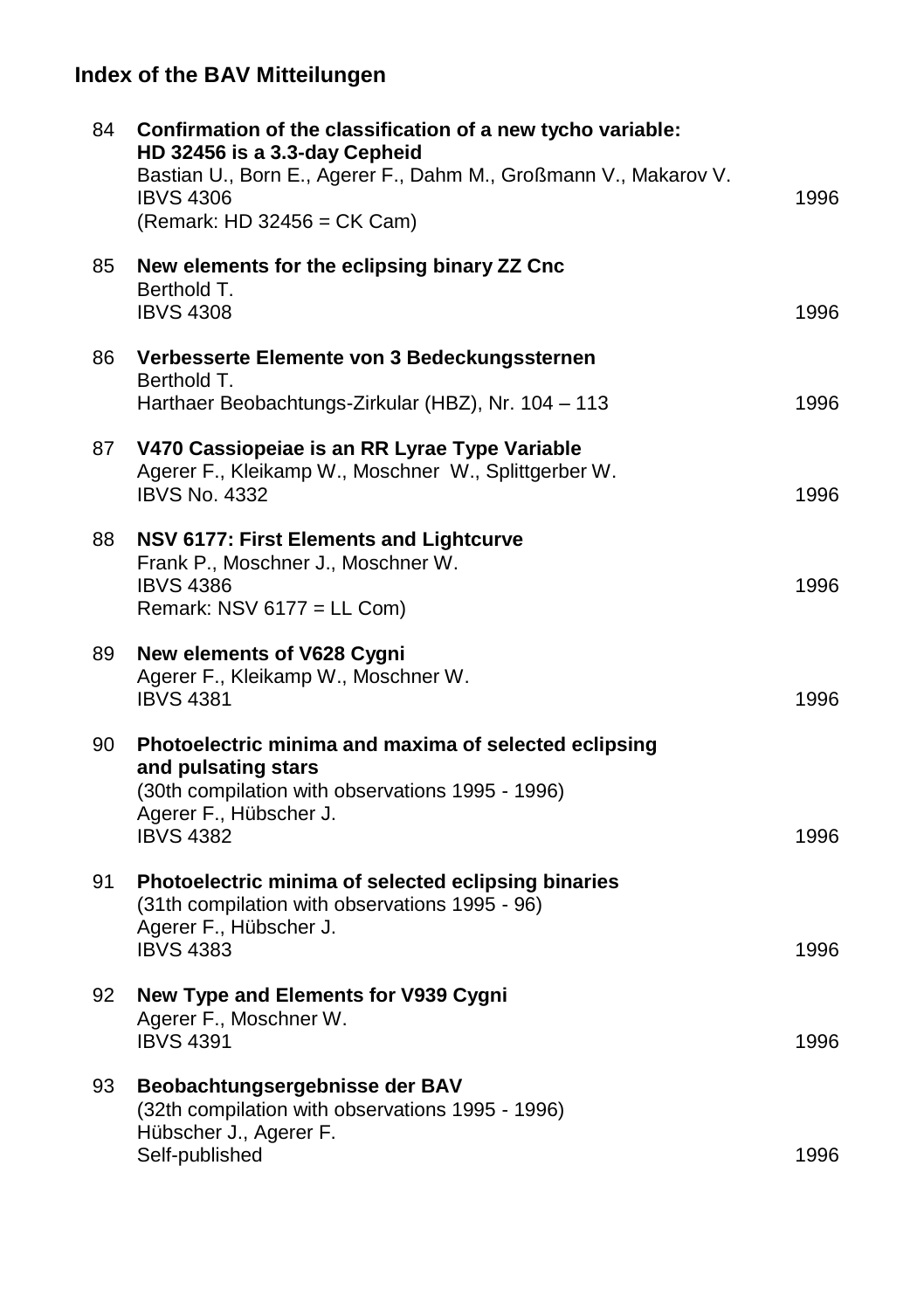| 94  | GSC 4261.1197: A new eclipsing binary<br>Agerer F.<br><b>IBVS 4406</b><br>(Remark: GSC 4261.1197 = V489 Cep)                                                                                  | 1996 |
|-----|-----------------------------------------------------------------------------------------------------------------------------------------------------------------------------------------------|------|
| 95  | GSC 1657.1754: A new deeply eclipsing binary<br>system in delphinus<br>Llyod C., James N. D., Berthold T., Kirby G. J., Collins M. J.<br><b>IBVS 4442</b><br>(Remark: GSC 1657.1754 = LY Del) | 1997 |
| 96  | NSV 4539 is an eclipsing binary<br>Berthold T., Agerer F.<br><b>IBVS 4432</b><br>(Remark: NSV 4539 = V358 Hya)                                                                                | 1997 |
| 97  | <b>New Elements of V694 Aquilae</b><br>Frank P., Kleikamp W., Moschner W.<br><b>IBVS 4481</b>                                                                                                 | 1997 |
| 98  | Identifizierung von Veränderlichen Sternen im<br>Guide Star Catalogue Teil 1: S7594 - S10375<br>Dahm M.<br>Self-published                                                                     | 1997 |
| 99  | Photoelectric minima of selected eclipsing binaries<br>and maxima of pulsating stars<br>(33rd compilation with observations 1996 - 97)<br>Agerer F., Hübscher J.<br><b>IBVS 4472</b>          | 1997 |
| 100 | Identifizierung von Veränderlichen Sternen im Guide<br>Star Catalogue Teil 2: Mitteilungen der Sternwarte Sonneberg<br>Dahm M.<br>Self-published                                              | 1997 |
| 101 | Beobachtungsergebnisse der BAV<br>(34th compilation with observations 1996 - 1997)<br>Hübscher J., Agerer F., Hassforther B., Wunder E.<br>Self-published                                     | 1997 |
| 102 | Photoelectric minima of selected eclipsing binaries<br>and maxima of pulsating stars<br>(35th compilation with observations 1996 - 97)<br>Agerer F., Hübscher J.<br><b>IBVS 4562</b>          | 1998 |
|     |                                                                                                                                                                                               |      |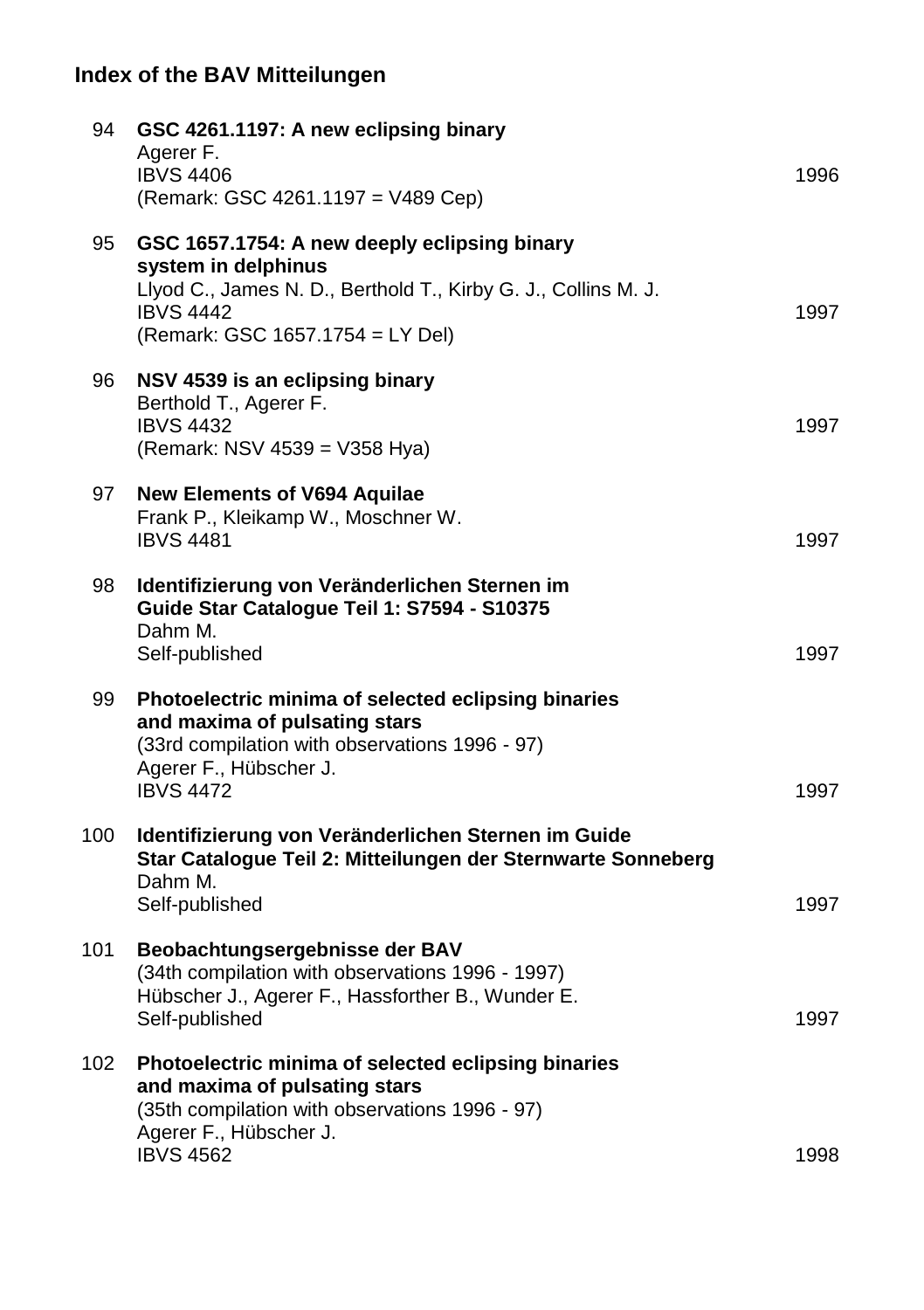| 103 | Identifizierung von Veränderlichen Sternen im Guide Star Catalogue<br>Teil III: Mitteilungen über Veränderliche Sterne (MVS) 246 - 330<br>Dahm M.                                    |      |
|-----|--------------------------------------------------------------------------------------------------------------------------------------------------------------------------------------|------|
|     | Self-published                                                                                                                                                                       | 1997 |
| 104 | Der Lichtwechsel von V496 Oph<br>Berthold T.<br>Harthaer Beobachtungs-Zirkular (HBZ), Nr. 114-117                                                                                    | 1997 |
| 105 | Ein neuer Bedeckungsveränderlicher (Fr4) = GSC 2671_1059<br>Frank P.<br>Self-published<br>(Remark: GSC 2671_1059 = V2181 Cyg)                                                        | 1997 |
| 106 | Variablity of GSC 1062-33 and GSC 1062-92<br>Bernhard K., Quester W., Bastian U.<br><b>IBVS 4540</b><br>(Remark: GSC 1062-33 = V1490 Aql, GSC 1062-92 = V1489 Aql)                   | 1997 |
| 107 | The Variablity Type and Period of HD 143213<br>Bastian U., Born E.<br><b>IBVS 4536</b><br>(Remark: HD 143213 = V335 Ser)                                                             | 1997 |
| 108 | Identifizierung von Veränderlichen Sternen im Guide Star Catalogue<br>Teil IV: Bamberger Veränderliche (BV) Nr. 1 - 895<br>Braune W., Dahm M.<br>Self-published                      | 1998 |
| 109 | Identifizierung von Veränderlichen Sternen im Guide Star Catalogue<br>Teil V: Bamberger und Sonneberger Veränderliche<br>Braune W., Dahm M., Meyer H.<br>Self-published              | 1998 |
| 110 | Precise Lightcurve Elements for HD 143213<br>Bastian U., Born E.<br><b>IBVS 4590</b><br>(Remark: HD 143213 = V335 Ser)                                                               | 1998 |
| 111 | Photoelectric minima of selected eclipsing binaries<br>and maxima of pulsating stars<br>(36th compilation with observations 1996 - 97)<br>Agerer F., Hübscher J.<br><b>IBVS 4606</b> | 1998 |
| 112 | The symbiotic system AG Dra: an unexpected photometric period<br>Bastian U.<br>Astron. Astrophys. 329, L61-L63 (1998)                                                                | 1998 |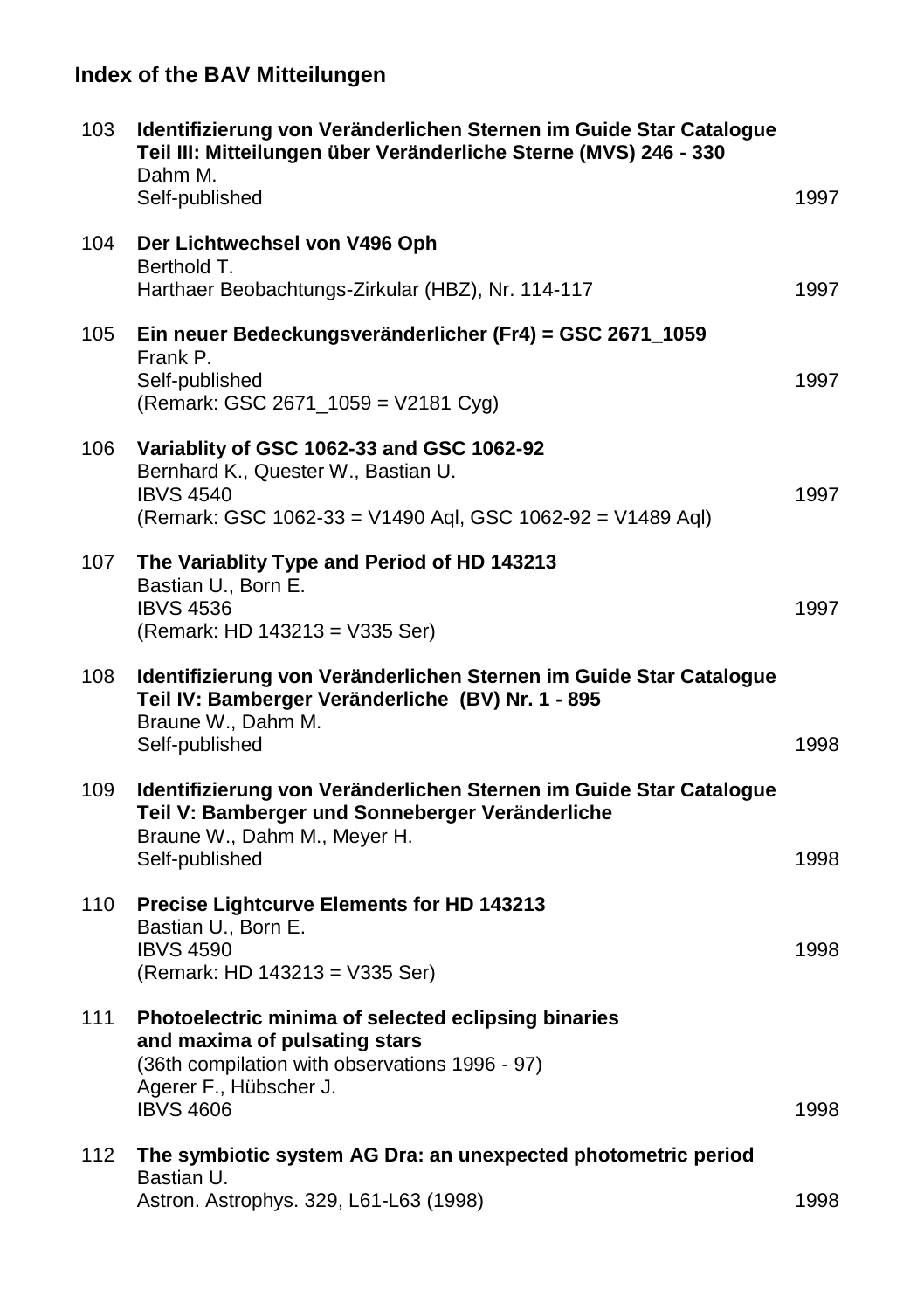| 113 | Beobachtungsergebnisse der BAV<br>(37th compilation with observations 1997 - 1998)<br>Hübscher J., Agerer F., Hassforther B., Dahm M.<br>Self-published                                       | 1998 |
|-----|-----------------------------------------------------------------------------------------------------------------------------------------------------------------------------------------------|------|
| 114 | Das Periodenverhalten von RX Cas<br>Berthold T., Busch H.<br>Harthaer Beobachtungs-Zirkular (HBZ), Nr. 118-121                                                                                | 1999 |
| 115 | V473 Cas: First Elements and Lightcurve<br>Moschner W., Frank P., Bastian U.<br><b>IBVS 4669</b>                                                                                              | 1999 |
| 116 | The variable period of V366 Cassiopeiae<br>Agerer F., Berthold T., Kroll P.<br><b>IBVS 4798</b>                                                                                               | 1999 |
| 117 | Photoelectric minima of selected eclipsing binaries<br>(38th compilation with observations 1998 - 99)<br>Agerer F., Hübscher J.<br><b>IBVS 4711</b>                                           | 1999 |
| 118 | Photoelectric minima of selected eclipsing binaries and<br>maxima of pulsating stars<br>(39th compilation with observations 1998 - 99)<br>Agerer F., Dahm M., Hübscher J.<br><b>IBVS 4712</b> | 1999 |
| 119 | Discovery of the Variability of GSC 1009.766 and GSC 1057.1309<br>Lloyd C., Bernhard K.<br><b>IBVS No. 4685</b><br>(Remark: GSC 1009.766 = V2536 Oph, GSC 1057.1309 = V1542 Aql)              | 1999 |
| 120 | V874 Her und V680 Mon<br>Dahm M., Frank P.<br>Self-published                                                                                                                                  | 1999 |
| 121 | GSC 4004_1211: a new variable in the field of V360 Cassiopeiae<br>Moschner W., Garcia-Melendo E.<br><b>IBVS 4701</b><br>(Remark: GSC 4004_1211 = V871 Cas)                                    | 1999 |
| 122 | Beobachtungsergebnisse der BAV<br>(40th compilation with observations 1998 - 1999)<br>Hübscher J., Agerer F., Busch, H., Goldhahn H., Hassforther B.,<br>Dahm M.<br>Self-published            | 1999 |
|     |                                                                                                                                                                                               |      |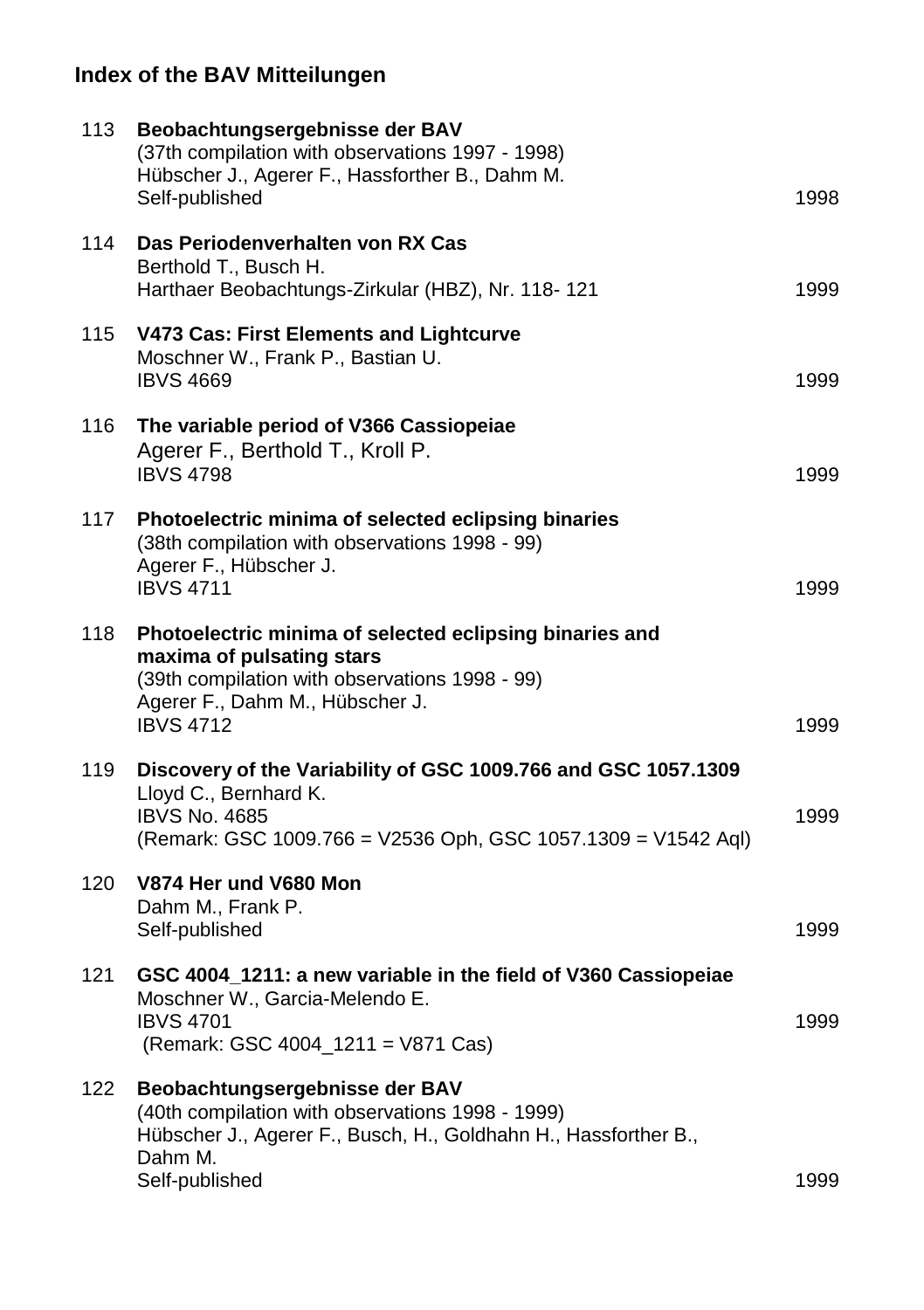| 123 | New elements and lightcurve of CR Tauri<br>Agerer F.<br><b>IBVS 4778</b>                                                                                                                                                                        | 1999 |
|-----|-------------------------------------------------------------------------------------------------------------------------------------------------------------------------------------------------------------------------------------------------|------|
| 124 | IRAS 19035-0134: a new mira variable<br>Hassforther B., Bastian U.<br><b>IBVS 4742</b><br>(Remark: IRAS 19035-0134 = V1526 Aql)                                                                                                                 | 1999 |
| 125 | Discovery of the variability of GSC 140.1831,<br>GSC 959.1397 and GSC 396.1710<br>Lloyd C., Bernhard K., Frank P., Moschner W.<br><b>IBVS 4797</b><br>(Remark: GSC 140.1831 = V1633 Ori,<br>GSC 959.1397 = V1013 Her, GSC 396.1710 = V2509 Oph) | 1999 |
| 126 | The time coordinate used in the variable-star community<br>Bastian U.<br><b>IBVS 4822</b>                                                                                                                                                       | 2000 |
| 127 | The variable period of RY Canis Minoris<br>Berthold T., Kroll P.<br><b>IBVS 4874</b>                                                                                                                                                            | 2000 |
| 128 | Photoelectric minima of selected eclipsing binaries<br>and maxima of pulsating stars<br>(41th compilation with observations 1999 - 2000)<br>Agerer F., Hübscher J.<br><b>IBVS 4912</b>                                                          | 2000 |
| 129 | VW Peg: First photoelectric observations and revised elements<br>Achterberg H., Frank P., Husar D.<br><b>IBVS 4916</b>                                                                                                                          | 2000 |
| 130 | New variables on the edge of the northern milky way -<br>paper 1: BeV1-30<br>Bernhard K., Lloyd C.<br><b>IBVS 4920</b>                                                                                                                          | 2000 |
| 131 | Beobachtungsergebnisse der BAV<br>(42th compilation with observations 1999 - 2000)<br>Hübscher J., Agerer F., Busch H., Goldhahn H., Hassforther B.,<br>Dahm M.                                                                                 |      |
|     | Self-published                                                                                                                                                                                                                                  | 2000 |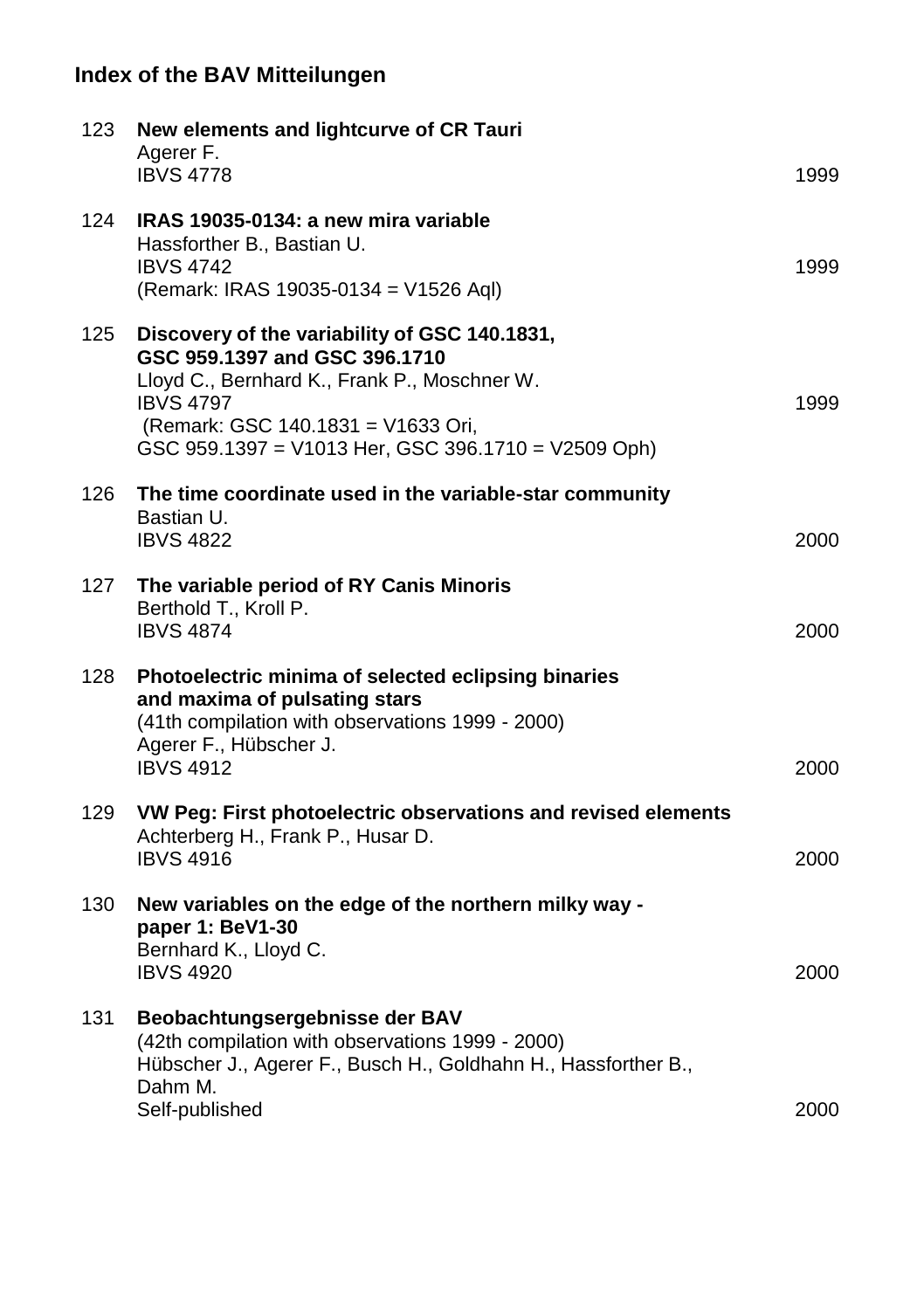| 132 | Photoelectric minima of selected eclipsing binaries<br>and new elements for several stars<br>(43th compilation with observations 1999 - 2000)<br>Agerer F., Hübscher J.<br><b>IBVS No. 5016</b><br>(Remark: Elements for xxxxx) | 2001 |
|-----|---------------------------------------------------------------------------------------------------------------------------------------------------------------------------------------------------------------------------------|------|
| 133 | Photoelectric minima of selected eclipsing binaries and<br>maxima of pulsating stars<br>(44th compilation with observations 1999 - 2000)<br>Agerer F., Hübscher J.<br><b>IBVS 5017</b>                                          | 2001 |
| 134 | LD347: A new eclipsing binary<br>Berthold T., Dahlmark L., Guilbault P., Kroll P.<br><b>IBVS No. 5022</b><br>(Remark: LD 347 = V583 Lyr)                                                                                        | 2001 |
| 135 | GSC 3969.2430 Lac: A new short period eclipsing binary<br>Agerer F.<br><b>IBVS 5024</b><br>(Remark: GSC 3969.2430 = V441 Lac)                                                                                                   | 2001 |
| 136 | GSC 0867.0545: A new RR Lyrae variable<br>Moschner W., Frank P., Bernhard K.<br><b>IBVS 5114</b><br>(Remark: GSC 0867.0545 = GP Leo)                                                                                            | 2001 |
| 137 | GSC 5582.0545 is an eclipsing binary of W UMa type<br>Frank P., Bernhard K.<br><b>IBVS 5148</b><br>(Remark: GSC 5582.0545 = KQ Lib)                                                                                             | 2001 |
| 138 | V1542 Aql is an eclipsing binary of W UMa type<br>Quester W., Bernhard K.<br><b>IBVS 5161</b>                                                                                                                                   | 2001 |
| 139 | GSC 1172.1452 (BRH V30) is a new eclipsing binary of W UMa type<br>Moschner W., Bernhard K., Frank P.<br><b>IBVS 5186</b><br>(Remark: GSC 1172.1452 = V396 Peg)                                                                 | 2001 |
| 140 | On the variability of V1538 Aql (Brh V17) and GSC 1123.1704 (Brh V28)<br>Bernhard K., Moschner W.<br><b>IBVS 5203</b><br>(Remark: GSC 1123.1704 = V381 Peg)                                                                     | 2001 |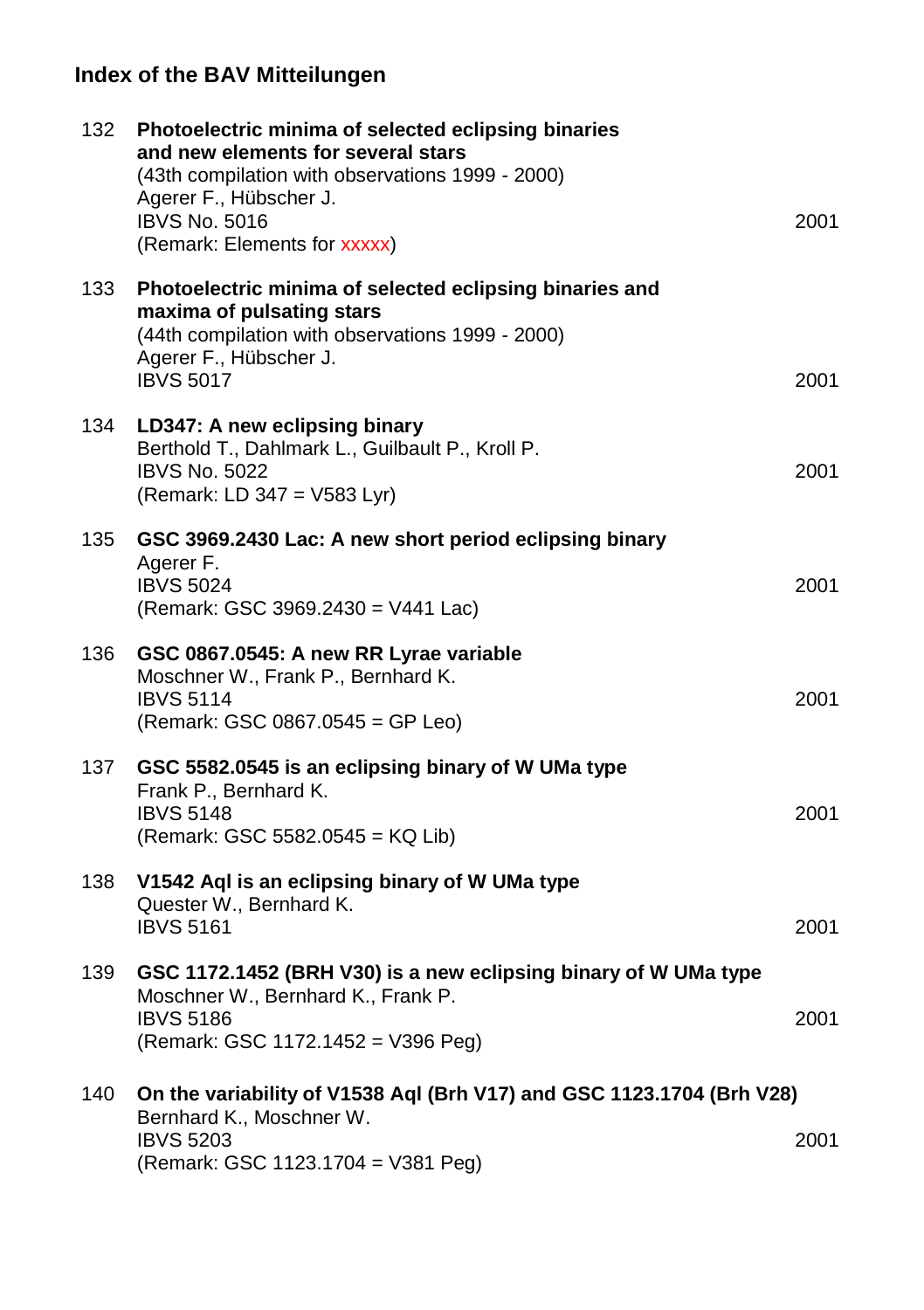| 141 | New elements for the eclipsing binary V1036 Cyg<br>Moschner W., Frank P., Agerer F.<br><b>IBVS 5204</b>                                                                                                    | 2001 |
|-----|------------------------------------------------------------------------------------------------------------------------------------------------------------------------------------------------------------|------|
| 142 | New type and elements for the eclipsing binary OT Cep<br>Agerer F.<br><b>IBVS 5212</b>                                                                                                                     | 2001 |
| 143 | Beobachtungsergebnisse der BAV<br>(45th compilation with observations 2000 - 2001)<br>Hübscher J., Agerer F., Busch H., Goldhahn H., Hassforther B., Lange T.<br>Self-published                            | 2001 |
| 144 | Two new Eclipsing Binaries: V1626 Ori (Brh V38) and<br>GSC 0486-4828 (Brh V64)<br>Lloyd, C.; Frank, P.; Bernhard, K.; Moschner, W.; Quester, W.<br><b>IBVS 5339</b><br>(Remark: GSC 0846-4828 = V1646 Aql) | 2002 |
| 145 | UX Trianguli, RR-Lyrae-Sterne und der Blazhko-Effekt<br>Achterberg H.<br>Self-published                                                                                                                    | 2002 |
| 146 | The RRab star UX Tri: discovery of a blazhko effect<br>with changing period<br>Achterberg H., Husar D.<br><b>IBVS 5210</b>                                                                                 | 2001 |
| 147 | GSC 0752.2349 is an eclipsing binary of W UMa type<br>Bernhard K., Kiyota S., Lloyd C., Frank P.<br><b>IBVS 5168</b><br>(Reamrk: GSC 0752.2349 = V843 Mon)                                                 | 2001 |
| 148 | NSV 1012: A new eclipsing binary<br>Berthold T., Verrot J., Vandenbroere J., MartignoniM., Kroll P.<br><b>IBVS 5171</b><br>(Remark: NSV 1012 = V952 Cas)                                                   | 2001 |
| 149 | Brh V35 = GSC 0703-1930 is a short-period RRc variable<br>Bernhard K., Kiyota S., Lloyd C.<br><b>IBVS 5176</b><br>(Remark: GSC 0703-1930 = V1640 Ori)                                                      | 2001 |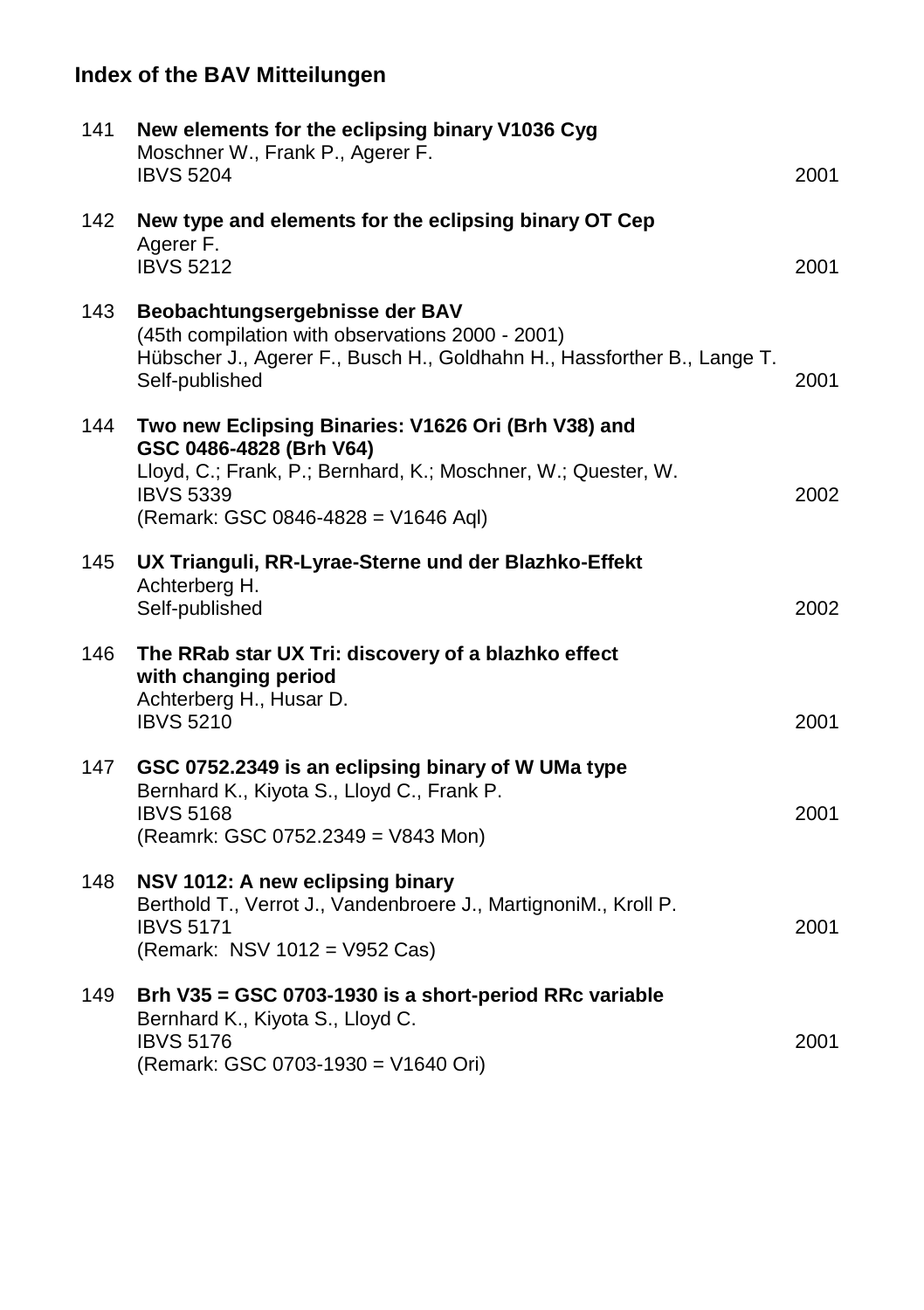| 150 | GSC 1377-0969 (Brh V65), GSC 0477-0889 (Brh V100) and<br>GSC 0669-0674 are new W UMa Variables<br>Lloyd, C.; Frank, P.; Bernhard, K.; Moschner, W.<br><b>IBVS 5260</b><br>(Remark: GSC 1377-0969 = HN Cnc, GSC 0477-0889 =<br>V1692 Aql, GSC 0669-0674 = V1234 Tau)                 | 2002 |
|-----|-------------------------------------------------------------------------------------------------------------------------------------------------------------------------------------------------------------------------------------------------------------------------------------|------|
| 151 | CCD-Beobachtungen an schwachen, selten beobachteten<br>Mira-Sternen<br>Rätz M.<br>Self-published                                                                                                                                                                                    | 2002 |
| 152 | Photoelectric minima of selected eclipsing binaries and<br>maxima of pulsating stars<br>(46th compilation with observations 2000 - 2002)<br>Agerer F.; Hübscher J.<br><b>IBVS 5296</b>                                                                                              | 2002 |
| 153 | GSC 0752.0542 = Brh V39 ist ein anormaler RR-Lyrae-Stern<br>Bernhard, Linz<br><b>IBVS 5599</b><br>(Excerpt including light curves from IBVS 5599)                                                                                                                                   | 2004 |
| 154 | Beobachtungsergebnisse der BAV<br>(47th compilation with observations 2001 - 2002)<br>Hübscher J., Agerer F., Busch H., Goldhahn H., Hassforther B.,<br>Lange T., Paschke A.<br>Self-published                                                                                      | 2002 |
| 155 | On the Variability of GSC 5149.2845 (Brh V121) and<br>GSC 5170.0175 (Brh V122)<br>Bernhard, K.; Kiyota, S.; Pejcha, O.<br><b>IBVS 5318</b><br>(Remark: GSC 5149.2845 = V1695 Aql, GSC 5170.0175 = V1704 Aql)                                                                        | 2002 |
| 156 | Three new W UMa Binaries: GSC 0766-1248 (Brh V40),<br>GSC 0471-2133 (Brh V60) and GSC 0763-0572 (Brh V103)<br>Lloyd C.; Moschner W.; Kiyota S.; Bernhard K.; Frank P.<br><b>IBVS 5366</b><br>(Remark: GSC 0766-1248 = CX CMi,<br>GSC 0471-2133 = V1687 Aql, GSC 0763-0572 = CZ CMi) | 2003 |
| 157 | Beobachtungsergebnisse der BAV<br>(48th compilation with observations 2002 - 2003)<br>Hübscher J., Agerer F., Hassforther B., Lange T., Paschke A.<br>Self-published                                                                                                                | 2003 |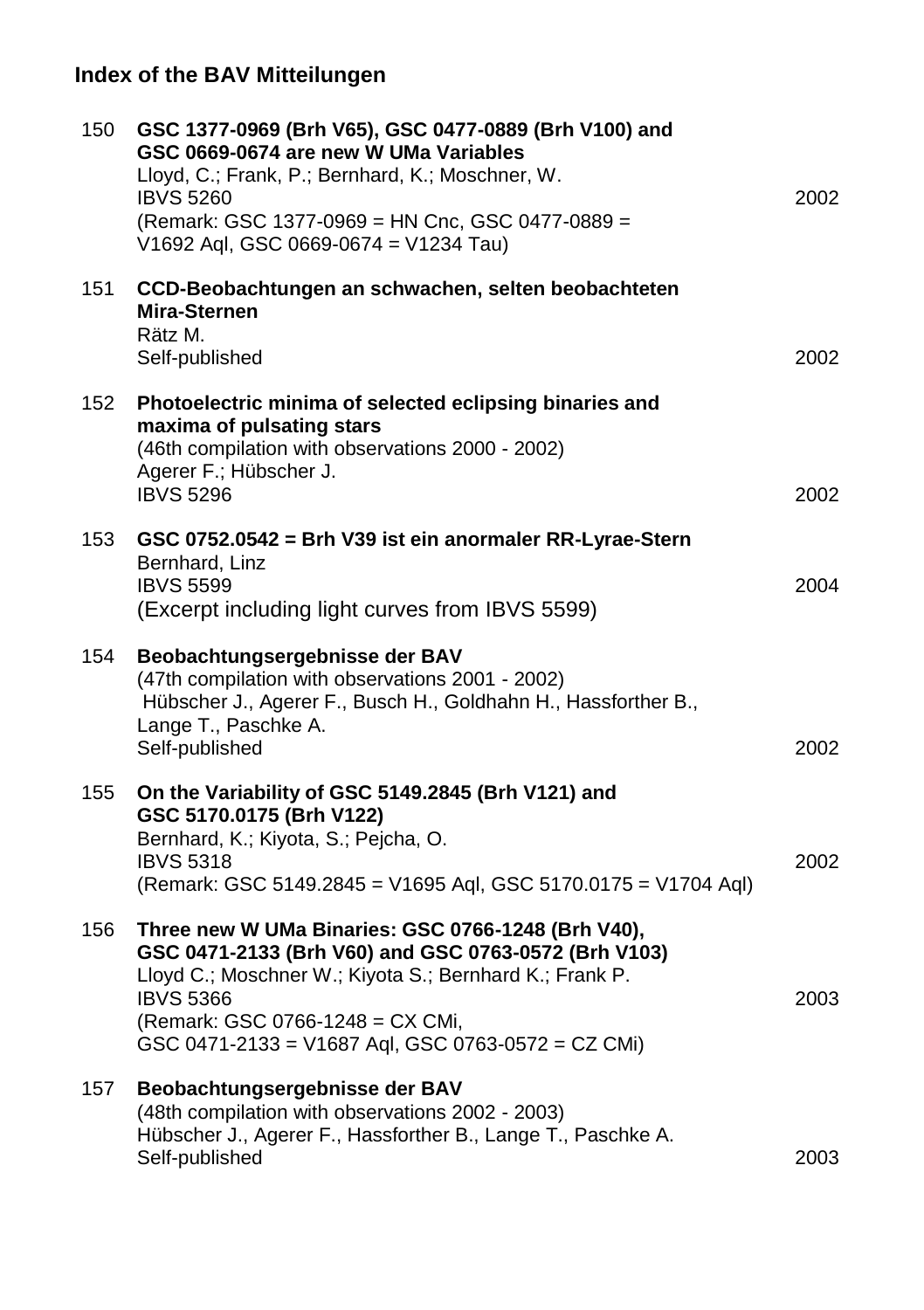| 158 | Photoelectric minima of selected eclipsing binaries<br>(49th compilation with observations 2002 - 2003)<br>Agerer F., Hübscher J.<br><b>IBVS 5484</b>                                                                                                                                                       | 2003 |
|-----|-------------------------------------------------------------------------------------------------------------------------------------------------------------------------------------------------------------------------------------------------------------------------------------------------------------|------|
| 159 | GSC 5710.0553 = Brh V136 ist ein neuer RR-Lyrae-Stern<br>Bernhard K.<br><b>IBVS 5500</b><br>(Remark: GSC 5710.0553 = V1674 Aql)                                                                                                                                                                             | 2003 |
| 160 | Photoelectric maxima of selected pulsating stars<br>(50th compilation with observations 2002 - 2003)<br>Agerer F., Hübscher J.<br><b>IBVS 5485</b>                                                                                                                                                          | 2003 |
| 161 | Multiperiodische δ Scuti Pulsationen in GSC 4004-0249                                                                                                                                                                                                                                                       |      |
|     | Husar D.<br>Self-published, excerpt from IBVS 5600                                                                                                                                                                                                                                                          | 2004 |
| 162 | Drei neue Veränderliche: Qu2 = USNO-A2.0 1200-13096580,<br>FR5 = USNO A2.0 1200-13084491 und Brh V144 = GSC 1296.0975<br>Bernhard K.                                                                                                                                                                        |      |
|     | Self-published, excerpt from IBVS 5600                                                                                                                                                                                                                                                                      | 2004 |
| 163 | Ein neuentdeckter ß-Lyrae-Stern: Lsm1 = GSC 1127-1808<br>Bernhard K.<br>Self-published, excerpt from IBVS 5600                                                                                                                                                                                              | 2004 |
| 164 | The detached ecklipsing binary system GX Geminorum<br>Sánchez-Bajo F., Garrigós-Sánchez A.,<br>Gómez-Forrellad J. M., Nomen-Torres J., Kleikamp W.,<br>Frank P., Moschner W., Quester W., García-Melendo E.<br>AN 324, No. 6, 511-515                                                                       | 2003 |
| 165 | Brh V128 is a double-mode high-amplitude δ Scuti star<br>Bernhard K., Pejcha O., Proksch W., Quester W.,<br>Van Cauteren P., Wils P.<br><b>IBVS 5552</b>                                                                                                                                                    | 2004 |
| 166 | Lichtenknecker-Database of the BAV<br><b>Collection of Observational Results on Eclipsing Binaries</b><br>127,000 Minima of 1.906 Stars<br>Braune W., Flechsig G.-U., Hübscher J.<br>IBVS Announcement, 2004 August 6<br>(Since 2007 this database is online at<br>http://www.bav-astro.de/LKDB/index.html) | 2004 |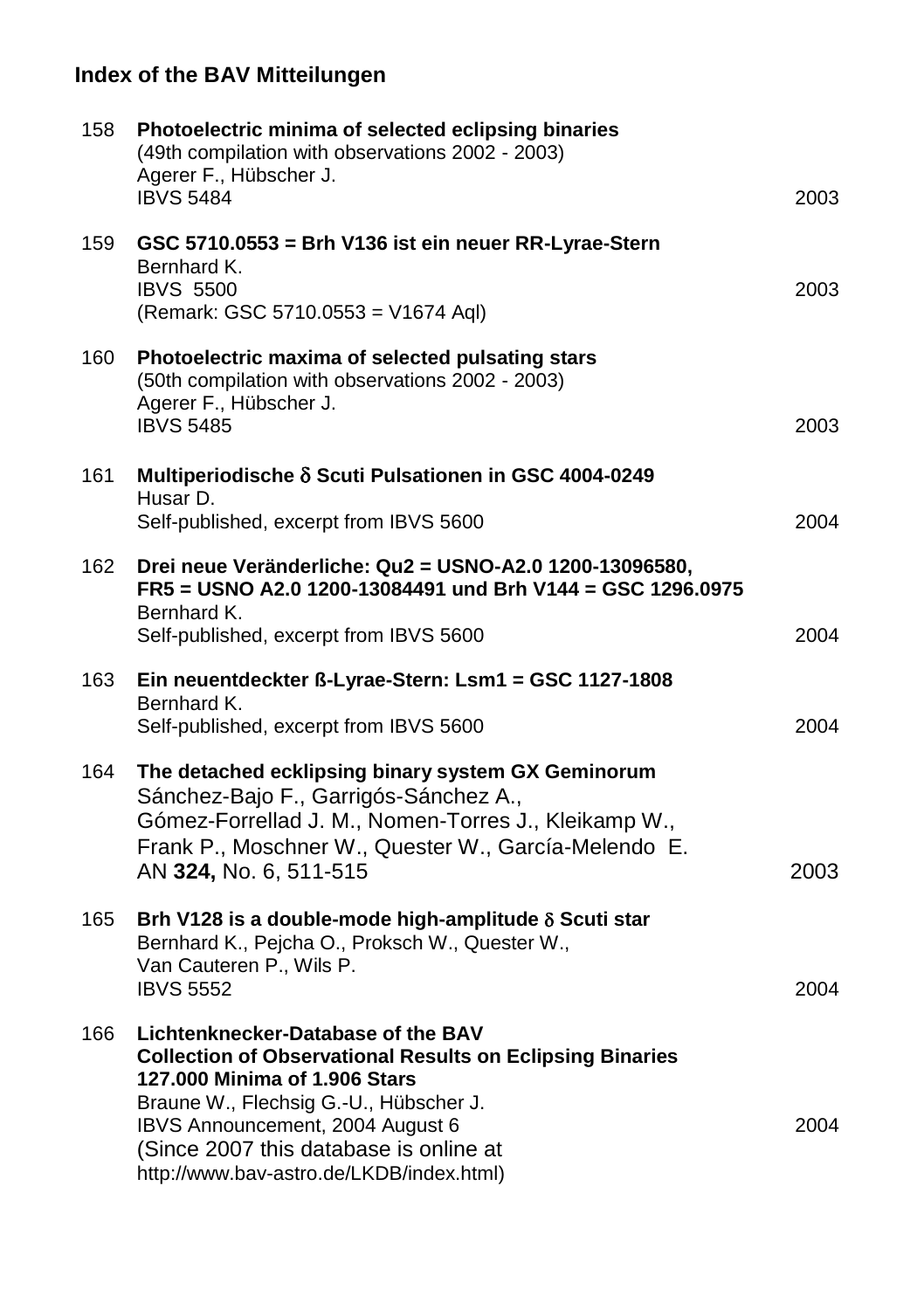| 167 | Beobachtungen von GSC 1927-0862 = Brh V130,<br>GSC 4992-0663 = Brh V134 und GSC 5749-1622 = Brh V137<br>Frank P., Bernhard K., Quester W., Lloyd C.<br>Self-published, excerpt from IBVS 5599<br>(Remark: GSC 4992-0663 = QX Vir, GSC 5749-1622 = CM Cap) | 2004 |
|-----|-----------------------------------------------------------------------------------------------------------------------------------------------------------------------------------------------------------------------------------------------------------|------|
| 168 | Beobachtungen von GSC 2144.1499 = Brh V152,<br>GSC 1830.1432 = Brh V129 und GSC 1419.0091 = Brh V132<br>Bernhard K., Frank P., Moschner W., Proksch W.<br>Self-published, excerpt from IBVS 5599<br>(Remark: GSC 1419.0091 = GV Leo)                      | 2004 |
| 169 | IL Lac: an Eclipsing Binary with Displaced Secondary Minimum<br>Agerer, F., Berthold, T.<br><b>IBVS 5621</b>                                                                                                                                              | 2005 |
| 170 | A new bright U Gem Variable Identified with the<br>X-Ray Source 1RXS J053234.9+624755<br>Bernhard, K.; Lloyd, C; Berthold, T.; Kriebel, W.; Renz, W.<br><b>IBVS 5620</b>                                                                                  | 2005 |
| 171 | Beobachtungsergebnisse der BAV<br>(51th compilation with observations 2003 - 2004)<br>Hübscher J.<br>Self-published                                                                                                                                       | 2005 |
| 172 | Photoelectric minima of selected eclipsing binaries<br>and maxima of pulsating stars<br>(52th compilation with observations 2003 - 2004)<br>Hübscher J.<br><b>IBVS 5643</b>                                                                               | 2005 |
| 173 | Photoelectric minima of selected eclipsing binaries<br>and maxima of pulsating stars<br>(53rd compilation with observations 2004 - 2005)<br>Hübscher J., Paschke A., Walter F.<br><b>IBVS 5657</b>                                                        | 2005 |
| 174 | Beobachtungsergebnisse der BAV<br>(54th compilation with observations 2004 - 2005)<br>Hübscher J., Lange T., Paschke A., Vohla F., Walter F.<br>Self-published                                                                                            | 2005 |
| 175 | A Catalogue of RR Lyrae Stars from the Northern<br><b>Sky Variablity Survey</b><br>Wils, P.; Lloyd, C; Bernhard, K.<br>Mon. Not. R. Astron. Soc. 368, 1757-1763                                                                                           | 2006 |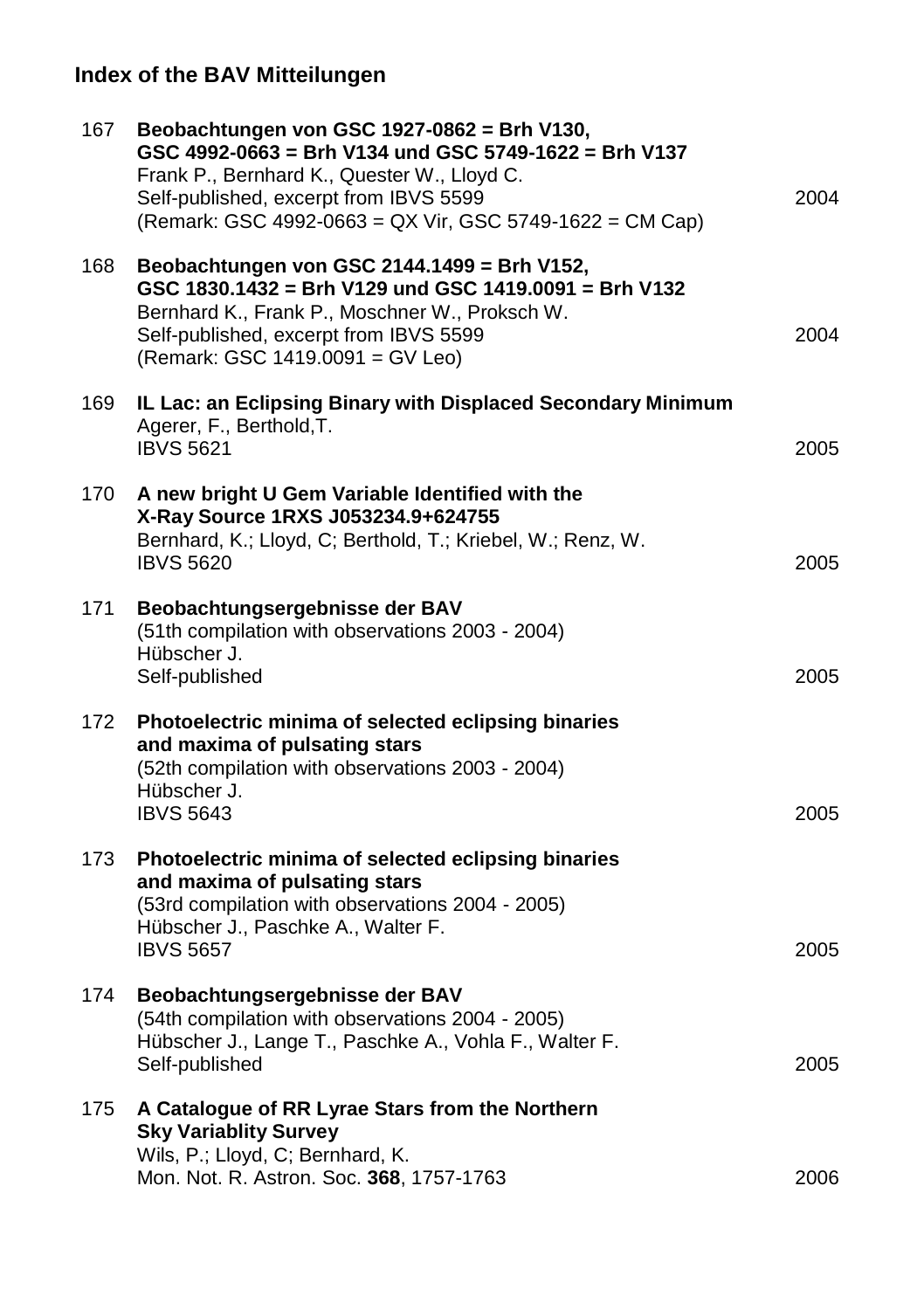| 176  | Seven new double-mode RR Lyrae stars<br>Bernhard K., Wils P.<br><b>IBVS 5698</b>                                                                                                                   | 2006 |
|------|----------------------------------------------------------------------------------------------------------------------------------------------------------------------------------------------------|------|
| 177  | GSC 2038.0293 is a new short-period eclipsing RS CVn variable<br>Bernhard K., Frank P.<br><b>IBVS 5719</b>                                                                                         | 2006 |
| 178  | Photoelectric minima of selected eclipsing binaries<br>and maxima of pulsating stars<br>(55th compilation with observations 2005 - 2006)<br>Hübscher J., Paschke A., Walter F.<br><b>IBVS 5731</b> | 2006 |
| 179. | Beobachtungsergebnisse der BAV<br>(56th compilation with observations 2005 - 2006)<br>Hübscher J., Paschke A., Vohla F., Walter F.<br>Self-published                                               | 2006 |
| 180  | Lichtenknecker-Database of the BAV is online now<br>Walter F.<br>IBVS Announcement, 2007 february 6<br>(URL: http://www.bav-astro.de/LKDB/index.html)                                              | 2007 |
| 181  | CCD Photometry of the multi-mode $\delta$ Scuti<br>star GSC 1730-1858<br>Bernhard K.; Klidis S.; Hambsch F. J., Wils, P.<br><b>IBVS 5743</b>                                                       | 2006 |
| 182  | A new long-period U Gem variable identified with<br>the X-ray source 1RXS J224342.3+305526<br>Bernhard K., Lloyd C., Boyd D., Pietz J., Jones J. L.; Renz W.<br><b>IBVS 5750</b>                   | 2007 |
| 183  | Photoelectric minima of selected eclipsing binaries<br>and maxima of pulsating stars<br>(57th compilation with observations 2006)<br>Hübscher, J.; Walter, F.<br><b>IBVS 5761</b>                  | 2007 |
| 184  | A sudden period change in the RRc Variable GSC 6199-0755<br>Wils, P.; Qtero, S.A.; Hambsch, F.-J.<br><b>IBVS No. 5765</b>                                                                          | 2007 |
| 185  | GSC 3377-0296 is a new short-period eclipsing RS CVn Variable<br>Lloyd, C.; Bernhard, K.; Monninger, G.<br><b>IBVS No. 5772</b>                                                                    | 2007 |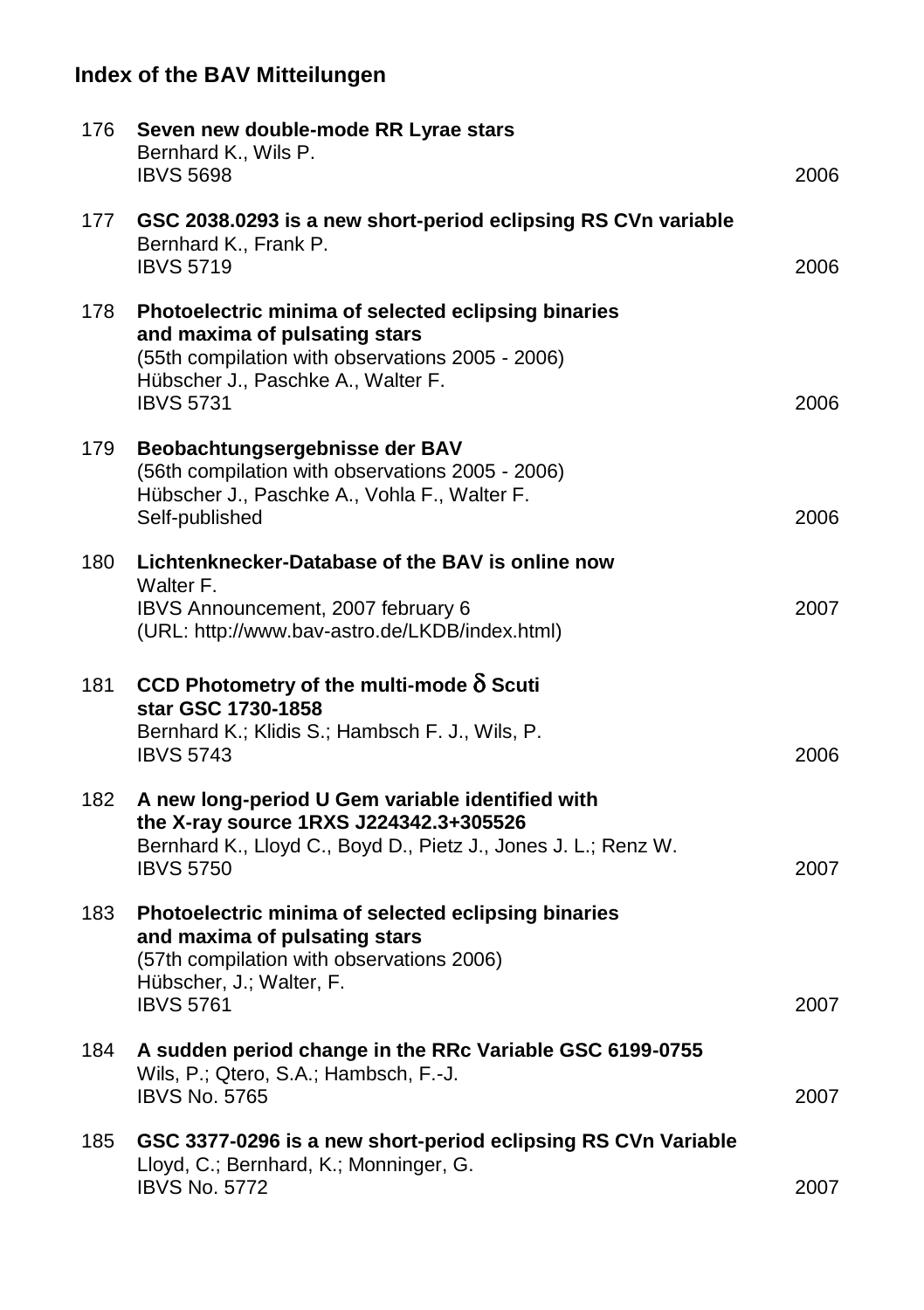| 186 | Photoelectric minima of selected eclipsing binaries<br>and maxima of pulsating stars<br>(58th compilation with observations 2007)<br>Hübscher, J<br><b>IBVS No. 5802</b> | 2007 |
|-----|--------------------------------------------------------------------------------------------------------------------------------------------------------------------------|------|
| 187 | <b>Results of observations</b><br>(59th compilation with observations 2006 - 2007)<br>Hübscher, J.; Vohla, F.<br>Self-published                                          | 2007 |
| 188 | CCD photometry of the short-period eclipsing<br>RS CVn Variable GSC 2038.0293<br>Frank, P.; Bernhard, K.<br>OEJV No. 71                                                  | 2007 |
| 189 | New long period RS CVn variables in the NSVS database<br>Bernhard, K.<br>OEJV No. 78                                                                                     | 2007 |
| 190 | Photometry of GSC 762-110, a new triple-mode radially pulsating star<br>Wils, P.; Rozakis, I.; Kleidis, S.; Hambsch, F.-J.; Bernhard, K.<br>A&A, Vol. 487 No.3, p.865ff  | 2007 |
| 191 | Three new variable stars in the field of the RR Lyrae star GY Peg<br>Hambsch, F.-W.; Vandenbroere, J.<br>OEJV No. 80                                                     | 2008 |
| 192 | 35 Visual Minimum Times of 34 Eclipsing Binaries<br>Meyer, R.<br>Self-published                                                                                          | 2007 |
| 194 | Reclassification of ROTSE-1 Cepheids: 18 new chromospherically<br>active stars<br>Bernhard, K.; Lloyd, C.<br>OEJV No. 82                                                 | 2008 |
| 195 | 25 new chromospherically active stars in the ROTSE-1 database<br>Bernhard, K.; Lloyd, C.<br>OEJV No. 86                                                                  | 2008 |
| 196 | Another 25 new chromospherically active stars in the ROTSE-1<br>database - number 26 - 50<br>Bernhard, K.; Lloyd, C.<br>OEJV 89 (2008)                                   | 2008 |
|     |                                                                                                                                                                          |      |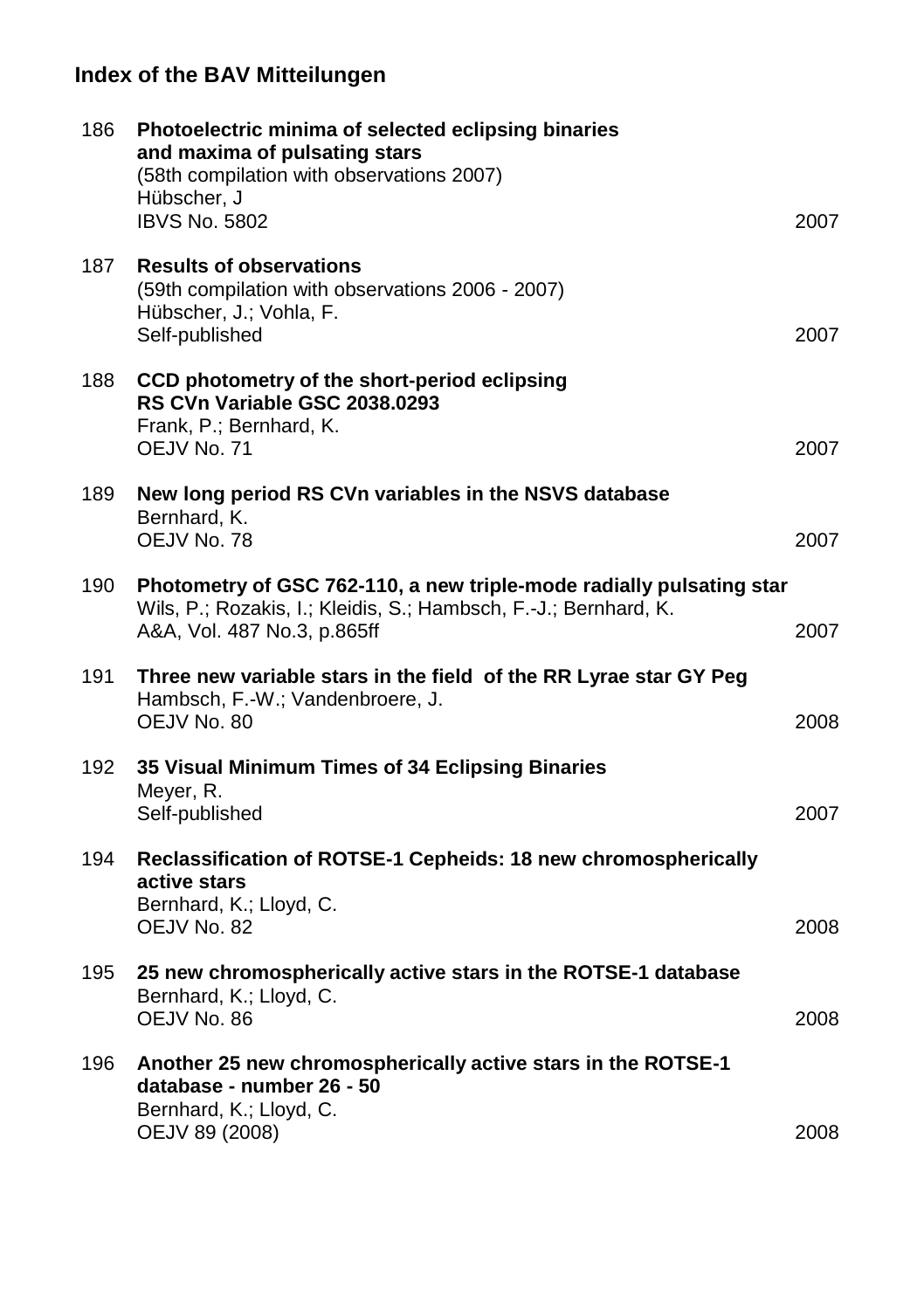| 197 | Chromospherically active stars in the ROTSE-1 database:<br>Paper 3. Another 25 new variables.<br>Bernhard, K.; Lloyd, C.<br>OEJV 92 (2008)                                                                                               | 2008 |
|-----|------------------------------------------------------------------------------------------------------------------------------------------------------------------------------------------------------------------------------------------|------|
| 198 | Confirmation of the RRd nature of V458 Her<br>Hambsch, F.; Wils, P.<br>IBVS 5840 (2008)                                                                                                                                                  | 2008 |
| 199 | Chromospherically active stars in the ASAS-1 database:<br>Paper 1. 25 new variables.<br>Bernhard, K.; Bernhard, C.; Bernhard, M.<br>OEJV 98 (2009)                                                                                       | 2009 |
| 200 | Index of the BAV Mitteilungen No. 1 to 199<br>Grimm, W.; Hübscher, J.; Quester, W.<br>self-published (2009)                                                                                                                              | 2009 |
| 201 | <b>BAV-Results of Observations - Photoelectric minima of selected</b><br>eclipsing binaries and maxima of pulsating stars<br>(61st compilation with observations 2008)<br>Hübscher, J.; Steinbach, H.-M.; Walter, F.<br>IBVS 5874 (2009) | 2009 |
| 202 | <b>BAV-Results of Observations</b><br>(62nd compilation with observations 2007 - 2008)<br>Hübscher, J; Steinbach, H.-M.; Vohla, F.; Walter, F.<br>OEJV 97 (2008)                                                                         | 2008 |
| 203 | <b>BAV-Results of Observations - Photoelectric minima of selected</b><br>eclipsing binaries and maxima of pulsating stars<br>(63rd compilation with observations 2008)<br>Hübscher, J.; Steinbach, H.-M.; Walter, F.<br>IBVS 5889 (2009) | 2009 |
| 204 | <b>BAV-Results of Observations</b><br>Hübscher, J; Steinbach, H.-M.; Vohla, F.; Walter, F.<br><b>OEJV (2010)</b>                                                                                                                         | 2010 |
| 205 | Chromospherically active stars in the ROTSE-1 database:<br>Paper 4. Another 25 new variables<br>Schirmer, J.; B, K.; Lloyd, C.<br>OEJV 105 (2009)                                                                                        | 2010 |
| 206 | Chromospherically active stars in the OGLE-II database:<br>Paper 1.25 new variables<br>Bernhard, K.<br>OEJV 108 (2009)                                                                                                                   | 2009 |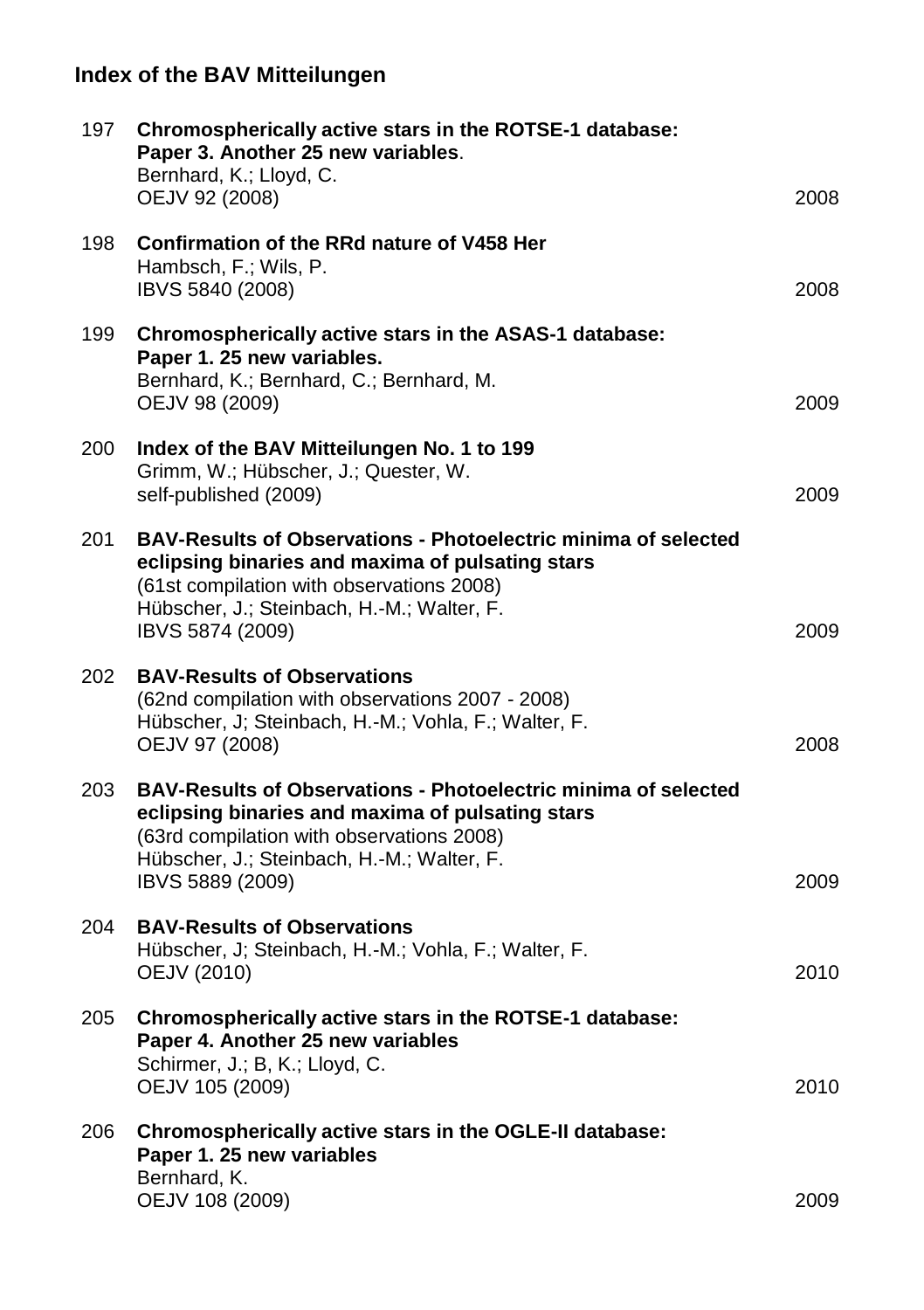| 207 | GSC 4181-0713 A new W UMa type eclipsing binary<br>Monninger, G.<br>OEJV 118 (2009)                                                                                                                                                                                  | 2009 |
|-----|----------------------------------------------------------------------------------------------------------------------------------------------------------------------------------------------------------------------------------------------------------------------|------|
| 208 | Chromospherically active stars in the OGLE-II database:<br>Paper 2. Another 25 new variables<br>Bernhard, K.<br>OEJV 117 (2009)                                                                                                                                      | 2009 |
| 209 | <b>BAV-Results of Observations - Photoelectric minima of selected</b><br>eclipsing binaries and maxima of pulsating stars<br>(65th compilation with observations 2009)<br>Hübscher, J.; Lehmann, P.; Monninger, G.; Steinbach, H.-M.; Walter, F.<br>IBVS 5918 (2010) | 2010 |
| 210 | Chromospherically active stars in the ROTSE-1 database:<br>Paper 5. Variables 101 - 125<br>Bernhard, K.; Lloyd, C.; Frank, P.<br>OEJV 123 (2010)                                                                                                                     | 2010 |
| 211 | Chromospherically active stars in the ASAS-3 database:<br>Paper 2. 25 new variables<br>Bernhard, K.; Bernhard, C.<br>OEJV 128 (2010)                                                                                                                                 | 2010 |
| 212 | <b>BAV-Results of Observations - Photoelectric minima of selected</b><br>eclipsing binaries and maxima of pulsating stars<br>(66th compilation with observations 2010)<br>Hübscher, J.; Lehmann, P.; Monninger, G.; Steinbach, H.-M.; Walter, F.<br>IBVS 5941 (2010) | 2010 |
| 213 | <b>BAV-Results of Observations</b><br>(67th compilation with observations from 2009 and 2010)<br>Hübscher, J.<br>OEJV 131 (2011)                                                                                                                                     | 2011 |
| 214 | BAV-Results of Observations - Photoelectric minima of selected<br>eclipsing binaries and maxima of pulsating stars<br>(68th compilation with observations 2010)<br>Hübscher, J.; Monninger, G.<br>IBVS 5959 (2011)                                                   | 2011 |
| 215 | <b>BAV-Results of Observations - Photoelectric minima of selected</b><br>eclipsing binaries and maxima of pulsating stars<br>(69th compilation with observations 2010/2011)<br>Hübscher, J.                                                                          |      |
|     | IBVS 5984 (2011)                                                                                                                                                                                                                                                     | 2011 |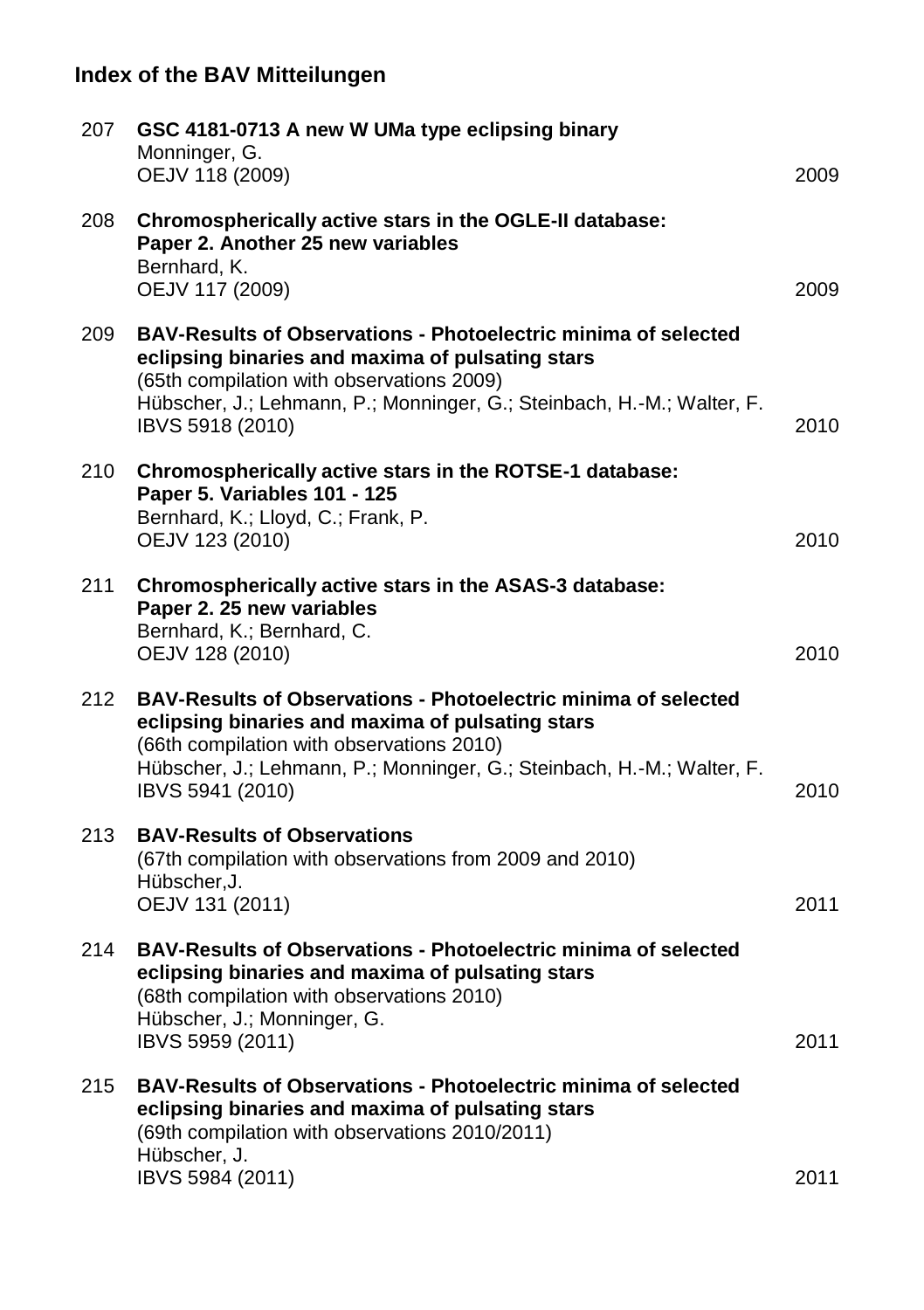| 216 | BAV-Results of observations - Corrections to past issues of the BAVM<br>Hübscher, J.                                                                                                                                                   |      |
|-----|----------------------------------------------------------------------------------------------------------------------------------------------------------------------------------------------------------------------------------------|------|
|     | self-published (2011)                                                                                                                                                                                                                  | 2011 |
| 217 | Chromospherically active stars in the ROTSE-1 database:<br>Paper 6. Variables 126 - 149<br>Lloyd, C.; Schirmer, J; Bernhard, K.; Frank, P.<br>OEJV 136 (2011)                                                                          | 2011 |
| 218 | <b>BAV-Results of Observations</b><br>(70th compilation with observations from 2010 and 2011)<br>Hübscher.J.<br>self-published (2011)                                                                                                  | 2011 |
| 219 | Chromospherically active stars in the ASAS-3 database:<br>Paper 3. 25 new variables<br>Bernhard, K.; Bernhard, C.<br>OEJV 140 (2011)                                                                                                   | 2011 |
| 220 | <b>BAV-Results of Observations - Photoelectric minima of selected</b><br>eclipsing binaries and maxima of pulsating stars<br>(71st compilation with observations 2011)<br>Hübscher, J.; Lehmann, P. B.; Walter, F.<br>IBVS 6010 (2012) | 2012 |
| 221 | GSC 3203-0780 - a new Algol-type eclipsing binary<br>Monninger, G.<br>OEJV 141 (2011)                                                                                                                                                  |      |
| 222 | Ten new red variables in the ASAS-3 Database<br>Hümmerich, St.<br>OEJV 145 (2012)                                                                                                                                                      | 2012 |
| 223 | Chromospherically active stars in the ASAS-3 database:<br>Paper 4. 25 new variables<br>Bernhard, K.; Hümmerich, St.<br>OEJV 143 (2012)                                                                                                 | 2012 |
| 224 | GSC 03949-00386 is a double-mode high-amplitude delta scuti star<br>Bernhard; K.; Srdoc; G.; Frank; P.<br>IBVS 6013 (2012)                                                                                                             |      |
| 225 | BAV-Results of Observations - Photoelectric minima of selected<br>eclipsing binaries and maxima of pulsating stars<br>(72nd compilation with observations 2011/2012)<br>Hübscher, J.; Lehmann, P. B.                                   |      |
|     | IBVS 6026 (2012)                                                                                                                                                                                                                       | 2012 |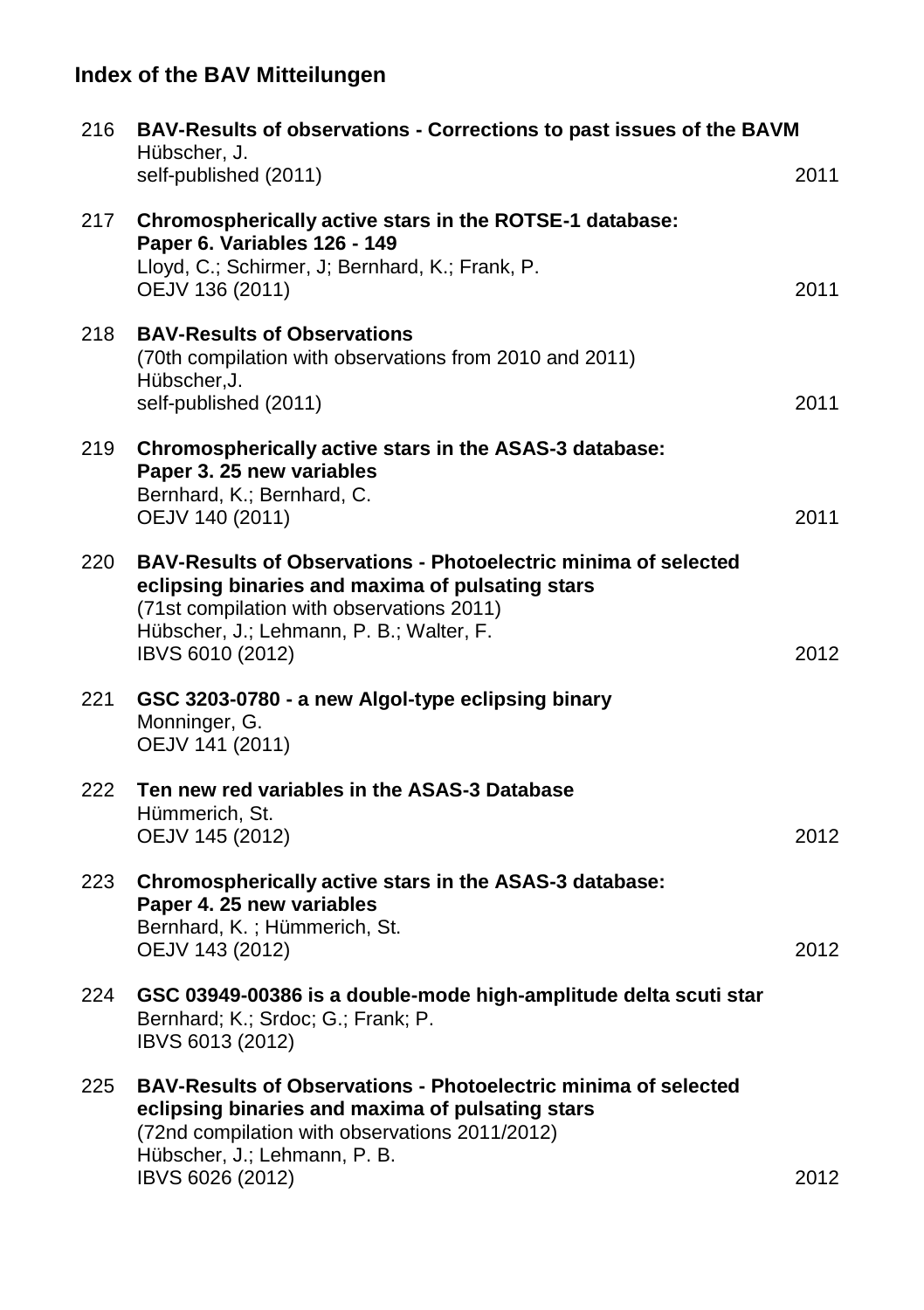| 226 | <b>BAV-Results of Observations</b><br>(73rd compilation with observations from 2011 and 2012)<br>Hübscher, J.; Lehmann, P. B.<br>self-published (2012)                                                                          | 2012 |
|-----|---------------------------------------------------------------------------------------------------------------------------------------------------------------------------------------------------------------------------------|------|
| 227 | New Mira variables from the MACHO Galactic Bulge Fields<br>Hümmerich, St.; Bernhard, K.<br>OEJV 149 (2012)                                                                                                                      | 2012 |
| 228 | <b>BAV-Results of Observations - Photoelectric minima of selected</b><br>eclipsing binaries and maxima of pulsating stars<br>(74th compilation with observations 2011/2012)<br>Hübscher, J.; Lehmann, P. B.<br>IBVS 6048 (2012) | 2012 |
| 229 | New Mira Variables from the MACHO Galactic Bulge Fields, part II<br>Bernhard, K.; Hümmerich, St.<br>self-published (2013)                                                                                                       | 2013 |
|     | 229A New Mira Variables from the MACHO Galactic Bulge Fields<br>Appendix to BAVM 229<br>appendix_BAVM229.txt                                                                                                                    |      |
| 230 | GSC 02626-00896: an RR Lyrae star with a ceasing Blazhko effect<br>and three new variables in the field.<br>Rainer Gröbel<br>self-published (2013)                                                                              | 2013 |
| 231 | <b>BAV-Results of Observations - Photoelectric minima of selected</b><br>eclipsing binaries and maxima of pulsating stars<br>(75th compilation with observations 2012/2013)<br>Hübscher, J.; Lehmann, P. B.<br>IBVS 6070 (2013) | 2013 |
| 232 | <b>BAV-Results of Observations - Photoelectric minima of selected</b><br>eclipsing binaries and maxima of pulsating stars<br>(76th compilation with observations 2012/2013)<br>Hübscher, J.<br>IBVS 6084 (2013)                 | 2013 |
| 233 | <b>BAV-Results of Observations</b><br>(77th compilation with observations from 2012 and 2013)<br>Hübscher, J.; Braune, W.<br>self-published (2013)                                                                              | 2013 |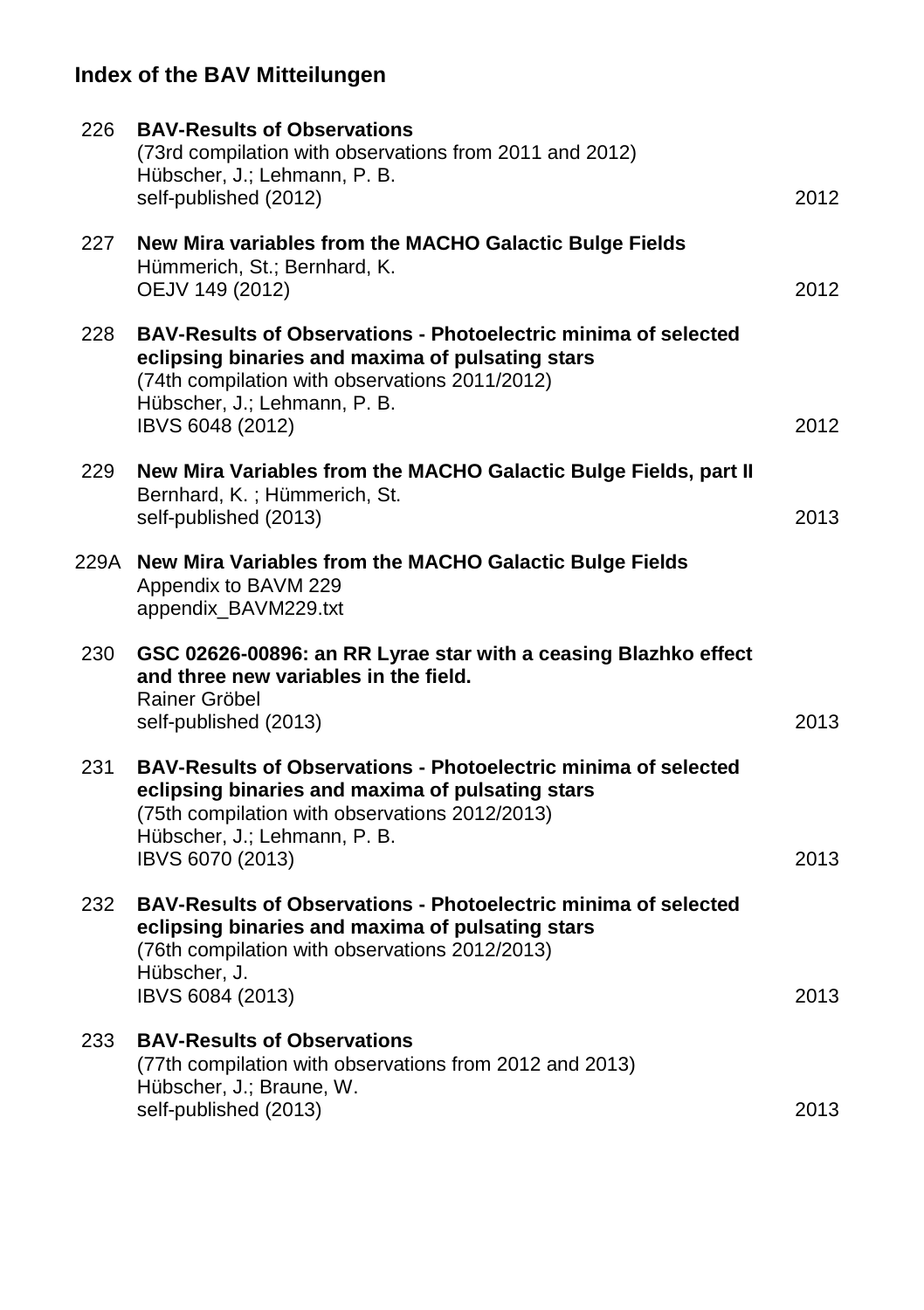| 234 | <b>BAV-Results of Observations - Photoelectric minima of selected</b><br>eclipsing binaries and maxima of pulsating stars<br>(78th compilation with observations 2013/2014)<br>Hübscher, J.<br>IBVS 6118 (2014)            | 2014 |
|-----|----------------------------------------------------------------------------------------------------------------------------------------------------------------------------------------------------------------------------|------|
| 235 | 1SWASP J022916.91-395901.4 - a Possible New VY Sculptoris<br><b>Variable in Eridanus</b><br>Hümmerich, St.; Bernhard, K.; Srdoc, G.<br>OEJV 149 (2014)                                                                     | 2014 |
| 236 | <b>BAV-Results of Observations</b><br>(79th compilation with observations from 2013 and 2013)<br>Hübscher, J.<br>self-published (2014)                                                                                     | 2014 |
| 237 | Investigation of the eclipsing binary system OT Lyr<br>Agerer, F.<br>IBVS 6123 (2014)                                                                                                                                      | 2014 |
| 238 | <b>BAV-Results of Observations - Photoelectric minima of selected</b><br>eclipsing binaries and maxima of pulsating stars<br>(80th compilation with observations 2014)<br>Hübscher, J.; Lehmann, P. B.<br>IBVS 6149 (2015) | 2015 |
| 239 | <b>BAV-Results of Observations - Photoelectric minima of selected</b><br>eclipsing binaries and maxima of pulsating stars<br>(81st compilation with observations 2014/2015)<br>Hübscher, J.<br>IBVS 6152 (2015)            | 2015 |
| 240 | BAV-Results of Observations - Photoelectric maxima and minima<br>of pulsating stars<br>(82nd compilation with observations 2014/2015)<br>Hübscher, J.<br>BAVJ 002 (2016)                                                   | 2016 |
| 241 | <b>BAV-Results of Observations - Photoelectric minima of selected</b><br>eclipsing binaries<br>(83rd compilation with observations 2014/2015)<br>Hübscher, J.<br>IBVS 6157 (2016)                                          | 2016 |
|     |                                                                                                                                                                                                                            |      |